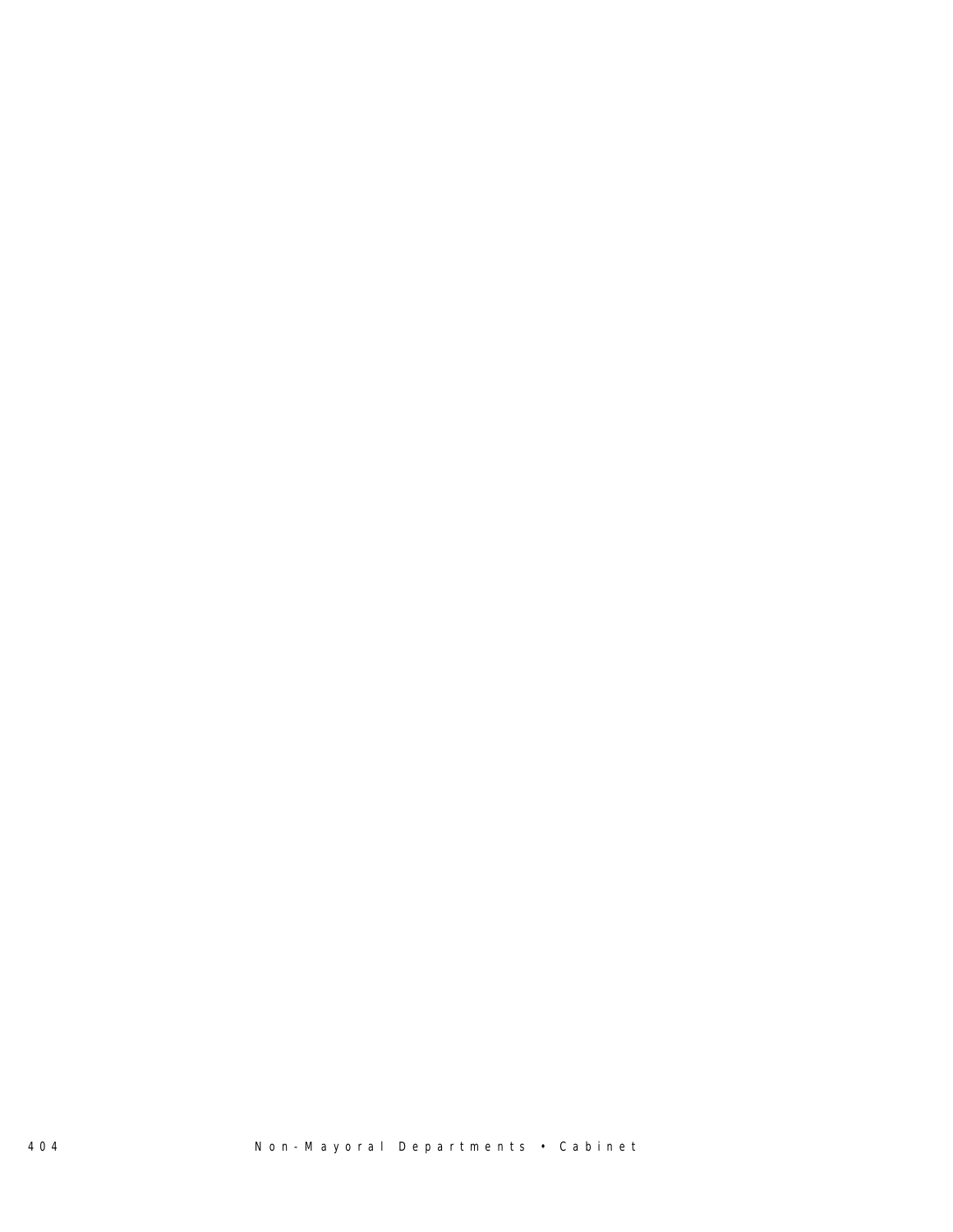## Non-Mayoral Departments

### *Cabinet Mission*

These departments are governed independently by appointed or elected officials, but are financed by the City: City Clerk (elected by the City Council); City Council (elected position); Finance Commission (appointed by Governor); Licensing Board (appointed by Governor); and Suffolk County Sheriff (elected position).

| <b>Operating Budget</b> | Program Name                                                        | Total Actual '05                           | Total Actual '06                           | Total Approp '07                           | <b>Total Budget '08</b>                    |
|-------------------------|---------------------------------------------------------------------|--------------------------------------------|--------------------------------------------|--------------------------------------------|--------------------------------------------|
|                         | City Clerk<br>City Council<br>Finance Commission<br>Licensing Board | 783.264<br>3.948.976<br>168.187<br>583.797 | 855,327<br>4.125.850<br>180.679<br>508.098 | 897.498<br>4.579.774<br>186,088<br>596.952 | 909.411<br>4,632,449<br>187,365<br>581,601 |
|                         | Total                                                               | 5,484,224                                  | 5,669,954                                  | 6.260.312                                  | 6,310,826                                  |

| <b>External Funds Expenditures</b> |                   | Total Actual '05 | Total Actual '06 | Total Approp '07 | <b>Total Budget '08</b> |
|------------------------------------|-------------------|------------------|------------------|------------------|-------------------------|
|                                    | <b>City Clerk</b> | 36.552           | 46.720           | 66.366           | 55,011                  |
|                                    | Total             | 36,552           | 46.720           | 66.366           | 55,011                  |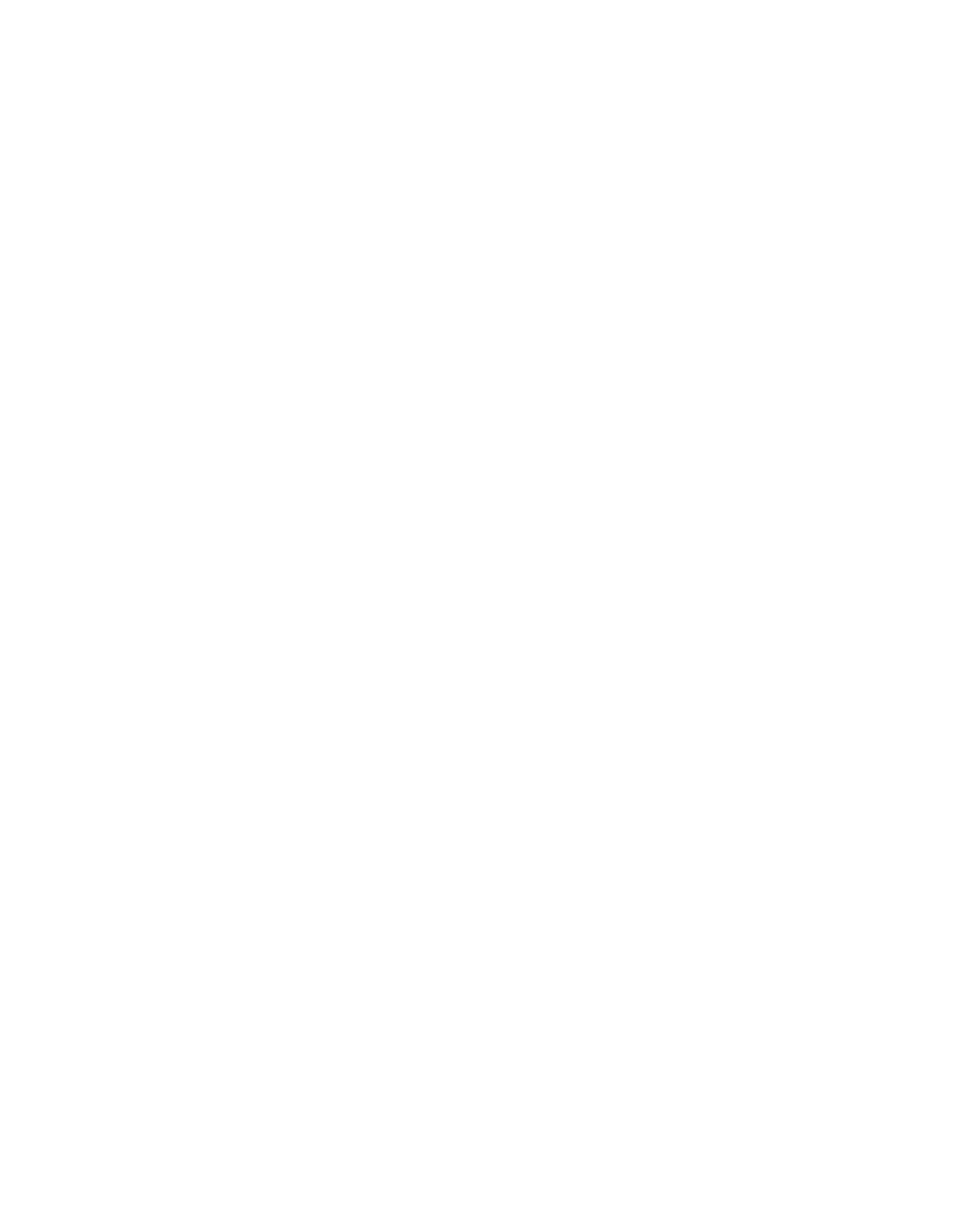# City Clerk Operating Budget

### *Rosaria Salerno, City Clerk Appropriation: 161*

### *Department Mission*

The mission of the City Clerk's office is to accept, file, record, and maintain all municipal records. The City Clerk publishes the agenda for all City Council meetings, records all Council and related Mayoral actions, and edits and compiles the minutes of Council meetings. The Department also maintains the City Council document system database and publishes all ordinances and amended codes on a yearly basis. The City Clerk is also responsible for overseeing the work of the Archives Commission.

#### *FY08 Performance Strategies*

- To receive, prepare, record and distribute financial and legislative documents; provide copies of Council agendas, distribute minutes and maintain a City Council database summarizing recent meetings.
- To update the Ordinance section of the Municipal Code and distribute annual supplements.
- To receive and record statutory filings as required by law; receive and audit political campaign finance reports.
- To provide archives record center services to City departments and the public; provide records disposition services to departments.

| <b>Operating Budget</b>            | Program Name        | Total Actual '05 | <b>Total Actual '06</b> | Total Approp '07 | Total Budget '08        |
|------------------------------------|---------------------|------------------|-------------------------|------------------|-------------------------|
|                                    | Legislative Support | 199,616          | 230,567                 | 251,475          | 254,350                 |
|                                    | Document Filing     | 336,985          | 381,034                 | 379,489          | 394,022                 |
|                                    | Archives            | 246,663          | 243,726                 | 266,533          | 261,039                 |
|                                    | Total               | 783,264          | 855,327                 | 897,497          | 909,411                 |
| <b>External Funds Budget</b>       | <b>Fund Name</b>    | Total Actual '05 | <b>Total Actual '06</b> | Total Approp '07 | <b>Total Budget '08</b> |
|                                    | NHPRC/Desegregation | 36,552           | 46,720                  | 66,366           | 55,011                  |
|                                    | <b>Total</b>        | 36,552           | 46,720                  | 66,366           | 55,011                  |
| <b>Selected Service Indicators</b> |                     | Actual '05       | Actual '06              | Approp '07       | <b>Budget '08</b>       |
|                                    | Personnel Services  | 700.746          | 754,153                 | 794,297          | 838,428                 |
|                                    | Non Personnel       | 82,518           | 101,174                 | 103,200          | 70,983                  |
|                                    | Total               | 783,264          | 855,327                 | 897,497          | 909,411                 |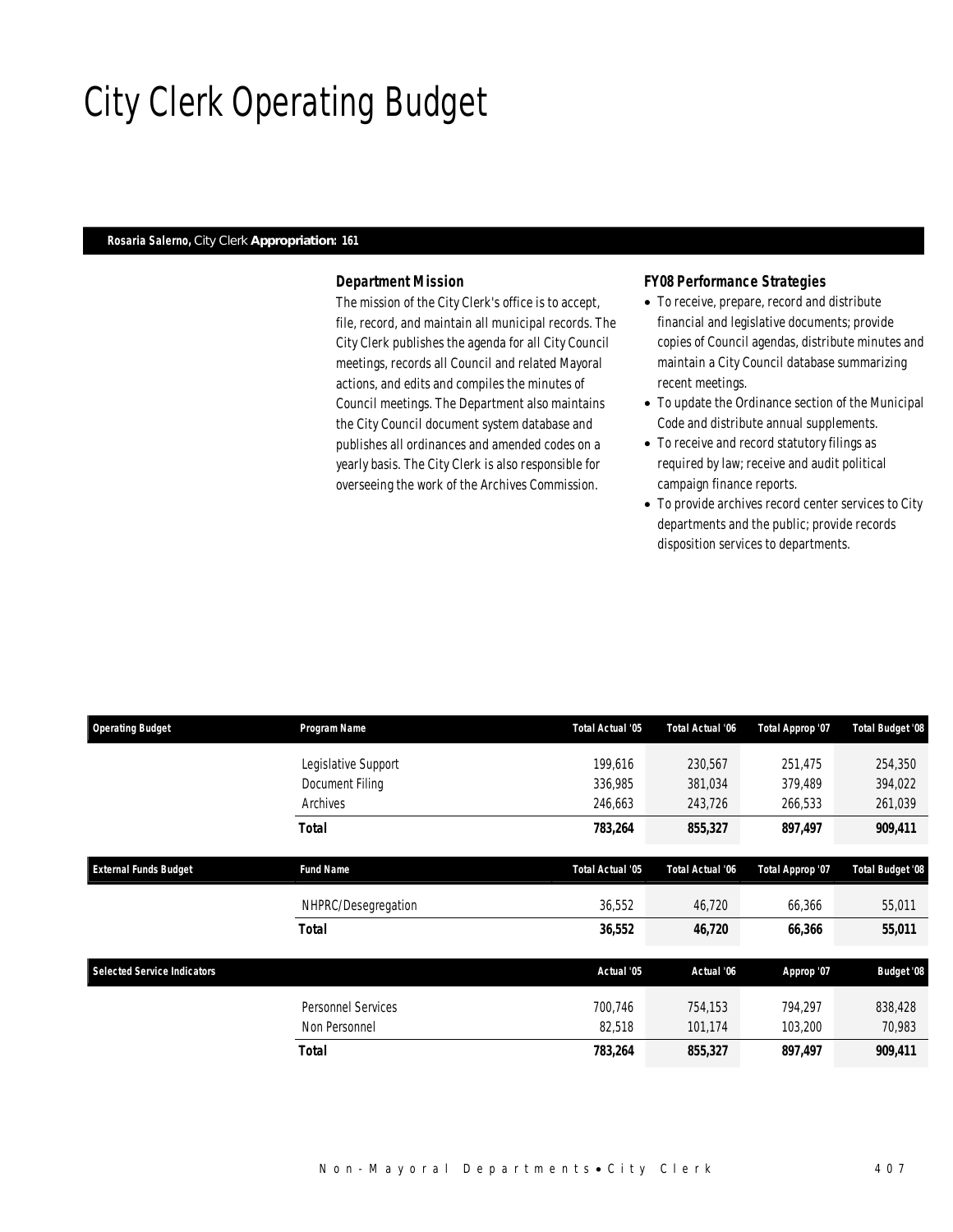## City Clerk Operating Budget



### *Authorizing Statutes*

- Election of the City Clerk, St. 1821, c. 110, s. 10; St. 1854, c. 448, s. 30-31; St. 1885, c. 266, s. 2; St. 1909, c. 486, s. 22; Rev. Ord. 1898, c. 11; MGLA c. 41, s. 12-19.
- Duties of the City Clerk, MGLA c. 41, s. 12-19; Ch. 68, Acts of 1988; MGLA c. 55, s. 26; CBC Ord. 2-1-; CBC Ord. 2-12.5; CBC Ord. 5-5.6; CBC Ord. 5-5.10; CBC Ord. 12-9a; also various fees enumerated in CBC Ord. 18-1.
- City Archives and Records Commission, Ch. 68, Acts of 1988.

#### *Description of Services*

Services to the public include the sale of various licenses and permits, notarizing and attesting to documents, and filing, recording, and copying papers in the custody of the Clerk. Services to City government consist of providing informational resources and technical assistance, administration of oaths of office, attestation of various legal papers, custody of records, and administration of the state's open meeting law. The Archives Commission oversees the protection of City records, files, and other items of historic interest.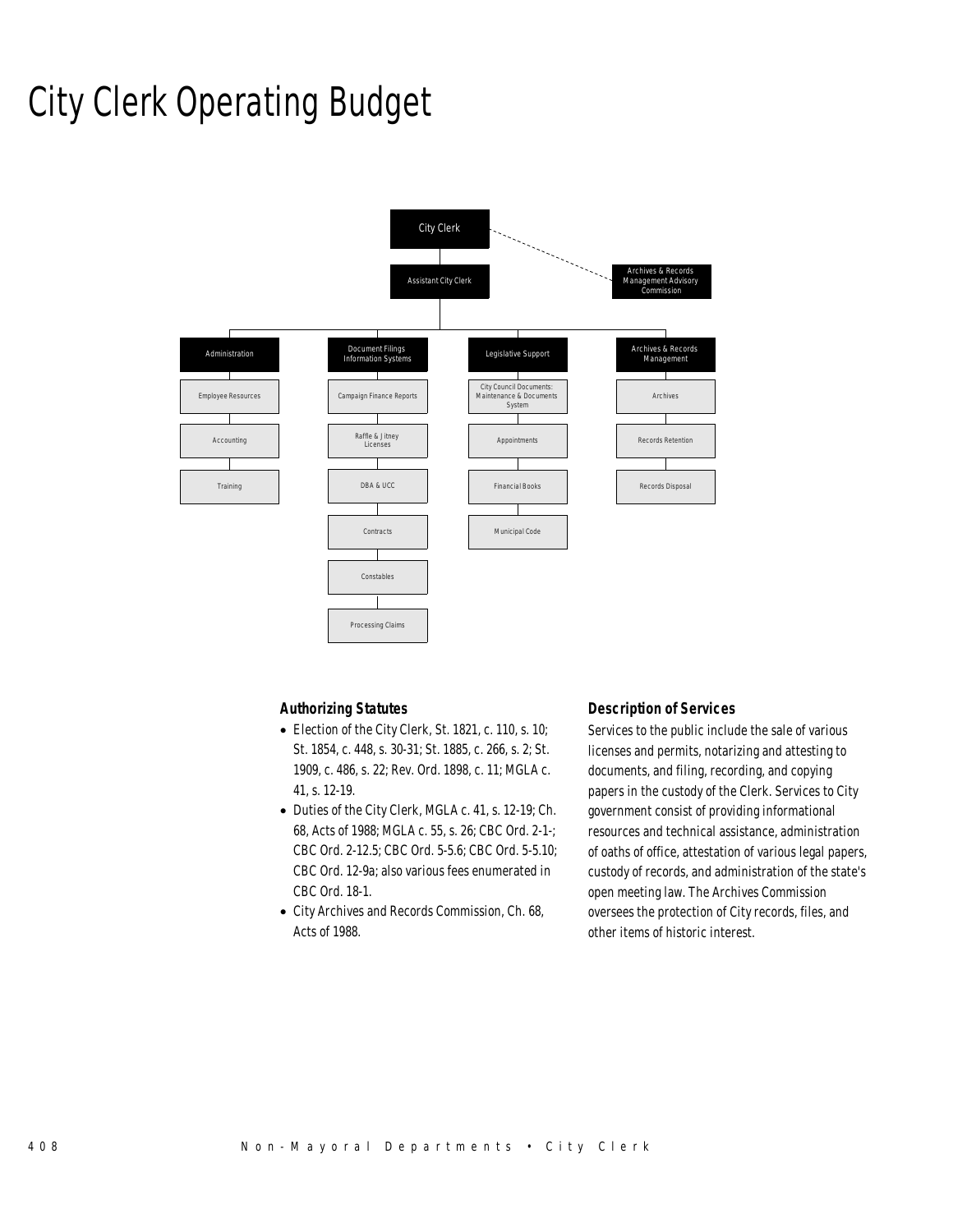## Department History

| <b>Personnel Services</b>       |                                                                                                                                                                                                                                                                                                                   | FY05 Expenditure                                                                                                                          | FY06 Expenditure                                                                                              | FY07 Appropriation                                                                                                              | FY08 Adopted                                                                                                                        | Inc/Dec 07 vs 08                                                                                                                         |
|---------------------------------|-------------------------------------------------------------------------------------------------------------------------------------------------------------------------------------------------------------------------------------------------------------------------------------------------------------------|-------------------------------------------------------------------------------------------------------------------------------------------|---------------------------------------------------------------------------------------------------------------|---------------------------------------------------------------------------------------------------------------------------------|-------------------------------------------------------------------------------------------------------------------------------------|------------------------------------------------------------------------------------------------------------------------------------------|
|                                 | 51000 Permanent Employees<br>51100 Emergency Employees<br>51200 Overtime<br>51600 Unemployment Compensation<br>51700 Workers' Compensation<br><b>Total Personnel Services</b>                                                                                                                                     | 660,738<br>40,008<br>0<br>$\mathbf{0}$<br>$\Omega$<br>700,746                                                                             | 739.357<br>14,796<br>0<br>$\mathbf{0}$<br>$\Omega$<br>754,153                                                 | 772,258<br>22,039<br>$\mathbf 0$<br>$\overline{0}$<br>$\Omega$<br>794,297                                                       | 838.428<br>$\mathbf 0$<br>$\overline{0}$<br>$\overline{0}$<br>$\Omega$<br>838,428                                                   | 66,170<br>$-22,039$<br>$\mathbf{0}$<br>$\mathbf{0}$<br>$\Omega$<br>44,131                                                                |
| <b>Contractual Services</b>     |                                                                                                                                                                                                                                                                                                                   | FY05 Expenditure                                                                                                                          | FY06 Expenditure                                                                                              | FY07 Appropriation                                                                                                              | FY08 Adopted                                                                                                                        | Inc/Dec 07 vs 08                                                                                                                         |
|                                 | 52100 Communications<br>52200 Utilities<br>52300 Contracted Ed Services<br>52400 Snow Removal<br>52500 Garbage/Waste Removal<br>52600 Repairs Buildings & Structures<br>52700 Repairs & Service of Equipment<br>52800 Transportation of Persons<br>52900 Contracted Services<br><b>Total Contractual Services</b> | 10,093<br>15,244<br>$\overline{0}$<br>$\overline{0}$<br>$\overline{0}$<br>$\overline{0}$<br>2,964<br>$\overline{0}$<br>28,685<br>56,986   | 9,078<br>17,797<br>0<br>$\overline{0}$<br>$\theta$<br>$\theta$<br>2,703<br>$\overline{0}$<br>33,025<br>62,603 | 10,000<br>24,250<br>$\mathbf 0$<br>$\overline{0}$<br>$\overline{0}$<br>$\overline{0}$<br>4,000<br>$\Omega$<br>40,900<br>79,150  | 12,000<br>$\mathbf 0$<br>$\overline{0}$<br>$\overline{0}$<br>$\mathbf 0$<br>$\overline{0}$<br>4,500<br>$\Omega$<br>31,700<br>48,200 | 2,000<br>$-24,250$<br>$\overline{0}$<br>$\overline{0}$<br>$\mathbf{0}$<br>$\overline{0}$<br>500<br>$\Omega$<br>$-9,200$<br>$-30,950$     |
| <b>Supplies &amp; Materials</b> |                                                                                                                                                                                                                                                                                                                   | FY05 Expenditure                                                                                                                          | FY06 Expenditure                                                                                              | FY07 Appropriation                                                                                                              | FY08 Adopted                                                                                                                        | Inc/Dec 07 vs 08                                                                                                                         |
|                                 | 53000 Auto Energy Supplies<br>53200 Food Supplies<br>53400 Custodial Supplies<br>53500 Med, Dental, & Hosp Supply<br>53600 Office Supplies and Materials<br>53700 Clothing Allowance<br>53800 Educational Supplies & Mat<br>53900 Misc Supplies & Materials<br><b>Total Supplies &amp; Materials</b>              | $\mathbf 0$<br>$\mathbf{0}$<br>$\overline{0}$<br>$\overline{0}$<br>11,110<br>$\overline{0}$<br>$\overline{0}$<br>$\overline{0}$<br>11,110 | 0<br>$\mathbf{0}$<br>$\overline{0}$<br>$\theta$<br>14,347<br>0<br>$\overline{0}$<br>$\overline{0}$<br>14,347  | 0<br>$\overline{0}$<br>$\overline{0}$<br>$\overline{0}$<br>9,000<br>$\overline{0}$<br>$\overline{0}$<br>$\overline{0}$<br>9,000 | 0<br>$\overline{0}$<br>$\overline{0}$<br>$\overline{0}$<br>10,195<br>$\mathbf 0$<br>$\overline{0}$<br>$\overline{0}$<br>10,195      | $\mathbf{0}$<br>$\overline{0}$<br>$\overline{0}$<br>$\overline{0}$<br>1,195<br>$\mathbf{0}$<br>$\overline{0}$<br>$\overline{0}$<br>1,195 |
| <b>Current Chgs &amp; Oblig</b> |                                                                                                                                                                                                                                                                                                                   | FY05 Expenditure                                                                                                                          | FY06 Expenditure                                                                                              | FY07 Appropriation                                                                                                              | FY08 Adopted                                                                                                                        | Inc/Dec 07 vs 08                                                                                                                         |
|                                 | 54300 Workers' Comp Medical<br>54400 Legal Liabilities<br>54500 Aid To Veterans<br>54600 Current Charges H&I<br>54700 Indemnification<br>54900 Other Current Charges<br>Total Current Chgs & Oblig                                                                                                                | $\mathbf{0}$<br>$\mathbf{0}$<br>$\mathbf{0}$<br>$\overline{0}$<br>$\overline{0}$<br>3,206<br>3,206                                        | $\mathbf 0$<br>$\mathbf{0}$<br>$\overline{0}$<br>0<br>$\theta$<br>2,977<br>2,977                              | $\mathbf 0$<br>$\mathbf{0}$<br>$\overline{0}$<br>$\overline{0}$<br>$\overline{0}$<br>5,050<br>5,050                             | $\mathbf 0$<br>$\overline{0}$<br>$\overline{0}$<br>$\mathbf 0$<br>$\overline{0}$<br>8,300<br>8,300                                  | $\mathbf 0$<br>$\overline{0}$<br>$\overline{0}$<br>$\overline{0}$<br>$\Omega$<br>3,250<br>3,250                                          |
| Equipment                       |                                                                                                                                                                                                                                                                                                                   | FY05 Expenditure                                                                                                                          | FY06 Expenditure                                                                                              | FY07 Appropriation                                                                                                              | FY08 Adopted                                                                                                                        | Inc/Dec 07 vs 08                                                                                                                         |
|                                 | 55000 Automotive Equipment<br>55400 Lease/Purchase<br>55600 Office Furniture & Equipment<br>55900 Misc Equipment<br><b>Total Equipment</b>                                                                                                                                                                        | $\Omega$<br>204<br>$\theta$<br>11,012<br>11,216                                                                                           | $\Omega$<br>$\mathbf 0$<br>5,109<br>16,138<br>21,247                                                          | $\Omega$<br>$\boldsymbol{0}$<br>$\overline{0}$<br>10,000<br>10,000                                                              | $\Omega$<br>4,288<br>0<br>0<br>4,288                                                                                                | $\theta$<br>4,288<br>$\theta$<br>$-10,000$<br>$-5,712$                                                                                   |
| <b>Other</b>                    |                                                                                                                                                                                                                                                                                                                   | FY05 Expenditure                                                                                                                          | FY06 Expenditure                                                                                              | FY07 Appropriation                                                                                                              | FY08 Adopted                                                                                                                        | Inc/Dec 07 vs 08                                                                                                                         |
|                                 | 56200 Special Appropriation<br>57200 Structures & Improvements<br>58000 Land & Non-Structure<br><b>Total Other</b>                                                                                                                                                                                                | $\mathbf 0$<br>$\mathbf 0$<br>$\mathbf{0}$<br>$\mathbf{0}$                                                                                | $\boldsymbol{0}$<br>$\mathbf 0$<br>0<br>0                                                                     | $\boldsymbol{0}$<br>0<br>0<br>0                                                                                                 | $\boldsymbol{0}$<br>0<br>0<br>0                                                                                                     | 0<br>0<br>0<br>$\mathbf{0}$                                                                                                              |
|                                 | <b>Grand Total</b>                                                                                                                                                                                                                                                                                                | 783,264                                                                                                                                   | 855,327                                                                                                       | 897,497                                                                                                                         | 909,411                                                                                                                             | 11,914                                                                                                                                   |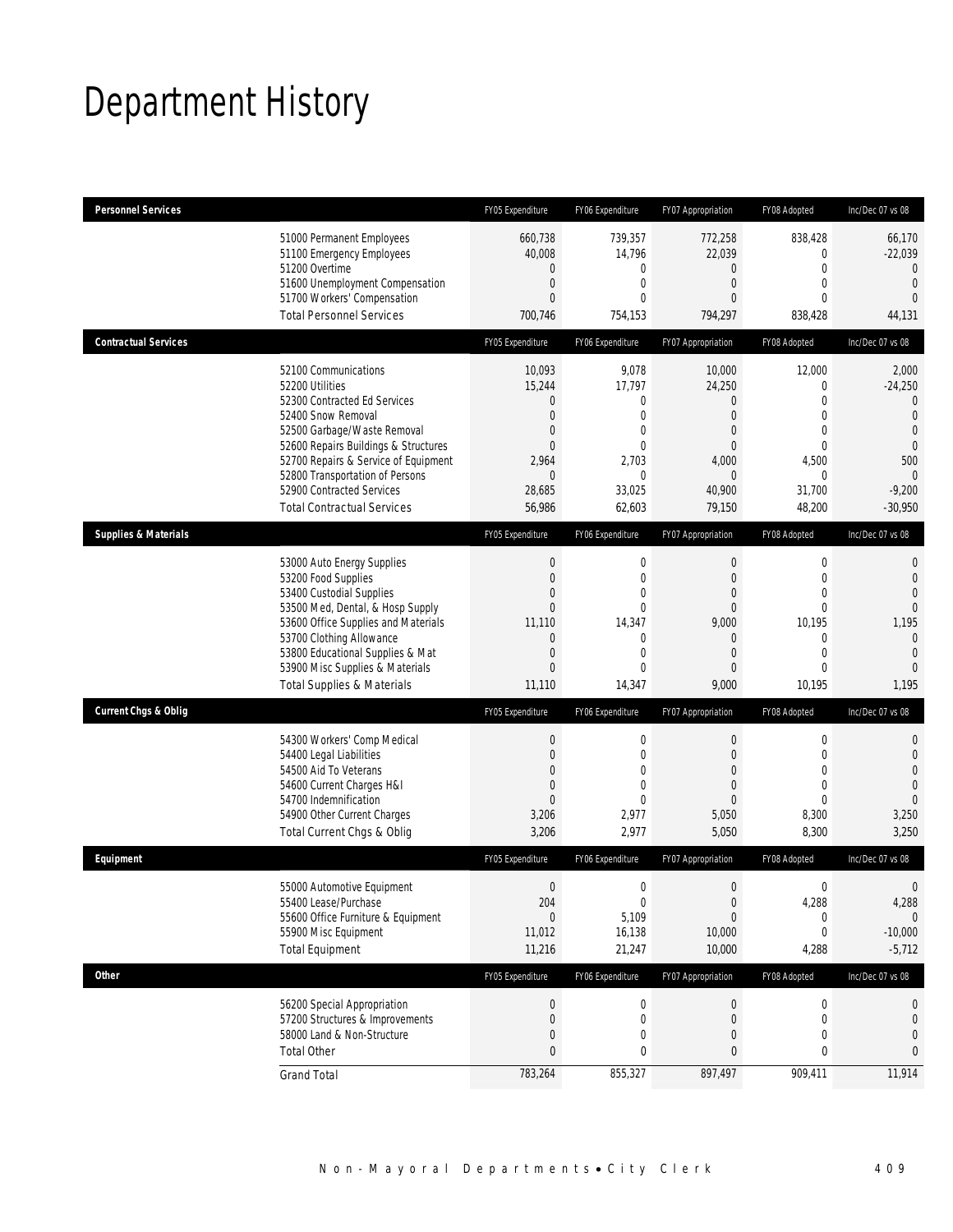# Department Personnel

| Title                  | Union<br>Code   | Grade     | Position | FY08 Salary | Title                        | Union<br>Code   | Grade | Position | FY08 Salary  |
|------------------------|-----------------|-----------|----------|-------------|------------------------------|-----------------|-------|----------|--------------|
| City_Clk               | CDH             | <b>NG</b> | 1.00     | 95,522      | Prin_Admin_Assistant         | SE <sub>1</sub> | 08    | 1.00     | 78,357       |
| Adm_Asst.              | SU4             | 15        | 1.00     | 53,671      | Data Proc Sys Analyst 1      | SE <sub>1</sub> | 07    | 1.00     | 71,682       |
| Adm.Sec.               | SU4             | 14        | 1.00     | 41,585      | Prin Adm. Assistant (CCL)    | SE <sub>1</sub> | 07    | 2.00     | 143,363      |
| Head Clerk & Secretary | SU <sub>4</sub> | 13        | 2.00     | 73,736      | Sr Adm Asst                  | SE <sub>1</sub> | 05    | 1.00     | 59,839       |
| Asst City Clerk        | EXM             | 09        | 1.00     | 65,892      | AdminAnI(AsArchivCity/Clrk)  | SE <sub>1</sub> | 04    | 3.00     | 141,499      |
|                        |                 |           |          |             | <b>Total</b>                 |                 |       | 14       | 825,146      |
|                        |                 |           |          |             | <b>Adjustments</b>           |                 |       |          |              |
|                        |                 |           |          |             | <b>Differential Payments</b> |                 |       |          | $\mathbf 0$  |
|                        |                 |           |          |             | Other                        |                 |       |          | 13,282       |
|                        |                 |           |          |             | Chargebacks                  |                 |       |          | 0            |
|                        |                 |           |          |             | <b>Salary Savings</b>        |                 |       |          | $\mathbf{0}$ |
|                        |                 |           |          |             | <b>FY08 Total Request</b>    |                 |       |          | 838,428      |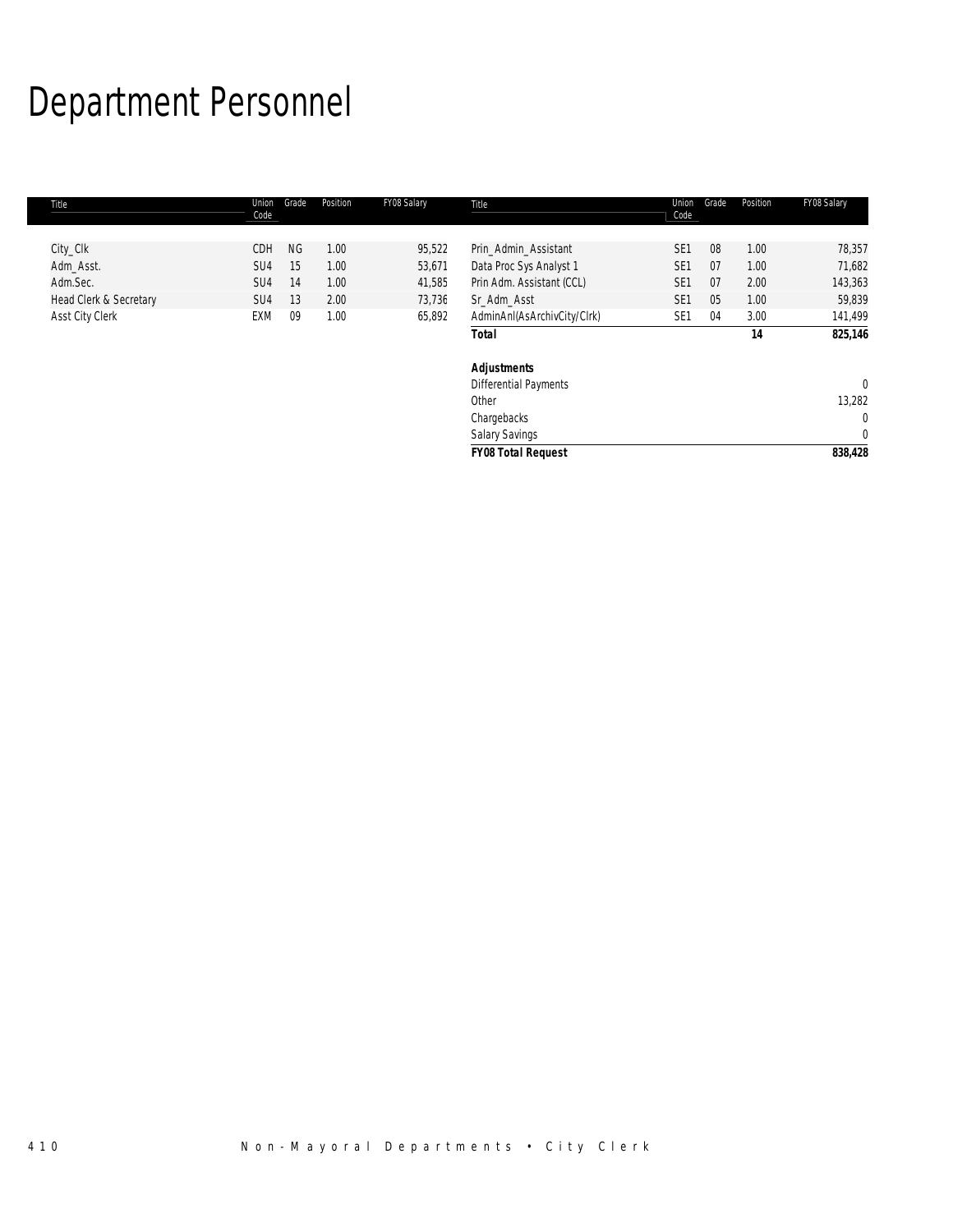## External Funds History

| <b>Personnel Services</b>       |                                       | FY05 Expenditure | FY06 Expenditure | FY07 Appropriation | FY08 Adopted     | Inc/Dec 07 vs 08 |
|---------------------------------|---------------------------------------|------------------|------------------|--------------------|------------------|------------------|
|                                 | 51000 Permanent Employees             | 16,626           | 33,206           | 45,888             | 38,932           | $-6,956$         |
|                                 | 51100 Emergency Employees             | $\mathbf{0}$     | 0                | $\overline{0}$     | 0                | $\theta$         |
|                                 | 51200 Overtime                        | $\mathbf{0}$     | $\mathbf{0}$     | $\mathbf{0}$       | $\mathbf 0$      | $\overline{0}$   |
|                                 | 51300 Part Time Employees             | $\mathbf{0}$     | $\mathbf 0$      | $\Omega$           | $\theta$         | $\overline{0}$   |
|                                 | 51400 Health Insurance                | $\mathbf{0}$     | 10,273           | 16,573             | 8,896            | $-7,677$         |
|                                 | 51500 Pension & Annunity              | $\mathbf 0$      | 0                | 3,351              | 3,504            | 153              |
|                                 | 51600 Unemployment Compensation       | $\mathbf{0}$     | $\mathbf{0}$     | $\boldsymbol{0}$   | $\boldsymbol{0}$ | $\mathbf{0}$     |
|                                 | 51700 Workers' Compensation           | $\mathbf{0}$     | $\mathbf{0}$     | $\mathbf{0}$       | $\mathbf 0$      | $\overline{0}$   |
|                                 | 51800 Indirect Costs                  | $\mathbf{0}$     | $\mathbf{0}$     | $\overline{0}$     | 3,114            | 3,114            |
|                                 | 51900 Medicare                        | 240              | 341              | 554                | 565              | 11               |
|                                 | <b>Total Personnel Services</b>       | 16,866           | 43,820           | 66,366             | 55,011           | $-11,355$        |
| <b>Contractual Services</b>     |                                       | FY05 Expenditure | FY06 Expenditure | FY07 Appropriation | FY08 Adopted     | Inc/Dec 07 vs 08 |
|                                 | 52100 Communications                  | $\boldsymbol{0}$ | $\mathbf 0$      | $\boldsymbol{0}$   | $\boldsymbol{0}$ | $\mathbf{0}$     |
|                                 | 52200 Utilities                       | $\mathbf 0$      | $\mathbf{0}$     | 0                  | 0                | $\mathbf{0}$     |
|                                 | 52300 Contracted Ed Services          | $\mathbf{0}$     | $\overline{0}$   | $\mathbf{0}$       | $\mathbf 0$      | $\overline{0}$   |
|                                 | 52400 Snow Removal                    | $\theta$         | 0                | $\overline{0}$     | 0                | $\overline{0}$   |
|                                 | 52500 Garbage/Waste Removal           | $\theta$         | $\Omega$         | 0                  | 0                | $\mathbf{0}$     |
|                                 | 52600 Repairs Buildings & Structures  | $\mathbf{0}$     | $\overline{0}$   | $\mathbf{0}$       | $\mathbf 0$      | $\overline{0}$   |
|                                 | 52700 Repairs & Service of Equipment  | $\mathbf{0}$     | $\Omega$         | $\overline{0}$     | 0                | $\overline{0}$   |
|                                 | 52800 Transportation of Persons       | $\theta$         | $\Omega$         | $\mathbf{0}$       | $\mathbf 0$      | $\overline{0}$   |
|                                 | 52900 Contracted Services             | 19,686           | 2,900            | 0                  | 0                | $\overline{0}$   |
|                                 | <b>Total Contractual Services</b>     | 19,686           | 2,900            | 0                  | 0                | $\mathbf{0}$     |
| <b>Supplies &amp; Materials</b> |                                       | FY05 Expenditure | FY06 Expenditure | FY07 Appropriation | FY08 Adopted     | Inc/Dec 07 vs 08 |
|                                 | 53000 Auto Energy Supplies            | $\boldsymbol{0}$ | $\mathbf 0$      | $\mathbf 0$        | 0                | $\mathbf{0}$     |
|                                 | 53200 Food Supplies                   | $\boldsymbol{0}$ | $\mathbf 0$      | $\boldsymbol{0}$   | $\boldsymbol{0}$ | $\mathbf{0}$     |
|                                 | 53400 Custodial Supplies              | $\mathbf 0$      | 0                | $\boldsymbol{0}$   | 0                | $\mathbf{0}$     |
|                                 | 53500 Med, Dental, & Hosp Supply      | $\theta$         | $\mathbf{0}$     | $\overline{0}$     | 0                | $\mathbf{0}$     |
|                                 | 53600 Office Supplies and Materials   | $\mathbf{0}$     | $\overline{0}$   | $\mathbf{0}$       | $\mathbf 0$      | $\overline{0}$   |
|                                 | 53800 Educational Supplies & Mat      | $\theta$         | 0                | $\overline{0}$     | 0                | $\overline{0}$   |
|                                 | 53900 Misc Supplies & Materials       | $\mathbf{0}$     | 0                | $\overline{0}$     | $\boldsymbol{0}$ | $\mathbf{0}$     |
|                                 | <b>Total Supplies &amp; Materials</b> | $\mathbf{0}$     | 0                | 0                  | 0                | $\mathbf{0}$     |
| <b>Current Chgs &amp; Oblig</b> |                                       | FY05 Expenditure | FY06 Expenditure | FY07 Appropriation | FY08 Adopted     | Inc/Dec 07 vs 08 |
|                                 | 54300 Workers' Comp Medical           | $\boldsymbol{0}$ | $\mathbf 0$      | $\boldsymbol{0}$   | $\boldsymbol{0}$ | $\mathbf{0}$     |
|                                 | 54400 Legal Liabilities               | $\mathbf{0}$     | $\mathbf{0}$     | 0                  | 0                | $\mathbf{0}$     |
|                                 | 54600 Current Charges H&I             | $\mathbf{0}$     | $\overline{0}$   | $\mathbf{0}$       | 0                | $\overline{0}$   |
|                                 | 54700 Indemnification                 | $\mathbf{0}$     | 0                | $\boldsymbol{0}$   | 0                | $\overline{0}$   |
|                                 | 54900 Other Current Charges           | $\mathbf 0$      | $\mathbf{0}$     | 0                  | 0                | $\mathbf 0$      |
|                                 | Total Current Chgs & Oblig            | $\mathbf{0}$     | $\mathbf 0$      | $\mathbf{0}$       | 0                | $\overline{0}$   |
| Equipment                       |                                       | FY05 Expenditure | FY06 Expenditure | FY07 Appropriation | FY08 Adopted     | Inc/Dec 07 vs 08 |
|                                 | 55000 Automotive Equipment            | $\boldsymbol{0}$ | $\boldsymbol{0}$ | $\boldsymbol{0}$   | $\boldsymbol{0}$ | $\mathbf 0$      |
|                                 | 55400 Lease/Purchase                  | $\boldsymbol{0}$ | $\boldsymbol{0}$ | $\boldsymbol{0}$   | $\boldsymbol{0}$ | $\mathbf 0$      |
|                                 | 55600 Office Furniture & Equipment    | $\mathbf 0$      | 0                | $\overline{0}$     | 0                | 0                |
|                                 | 55900 Misc Equipment                  | $\mathbf{0}$     | $\mathbf 0$      | $\boldsymbol{0}$   | $\boldsymbol{0}$ | $\mathbf{0}$     |
|                                 | <b>Total Equipment</b>                | $\mathbf{0}$     | $\mathbf 0$      | 0                  | 0                | $\bf{0}$         |
| <b>Other</b>                    |                                       | FY05 Expenditure | FY06 Expenditure | FY07 Appropriation | FY08 Adopted     | Inc/Dec 07 vs 08 |
|                                 | 56200 Special Appropriation           | $\boldsymbol{0}$ | $\boldsymbol{0}$ | $\boldsymbol{0}$   | $\boldsymbol{0}$ | 0                |
|                                 | 57200 Structures & Improvements       | $\mathbf{0}$     | $\boldsymbol{0}$ | $\boldsymbol{0}$   | $\boldsymbol{0}$ | 0                |
|                                 | 58000 Land & Non-Structure            | $\mathbf{0}$     | 0                | $\boldsymbol{0}$   | $\boldsymbol{0}$ | $\overline{0}$   |
|                                 | <b>Total Other</b>                    | $\mathbf 0$      | 0                | $\bf 0$            | 0                | $\mathbf{0}$     |
|                                 | <b>Grand Total</b>                    | 36,552           | 46,720           | 66,366             | 55,011           | $-11,355$        |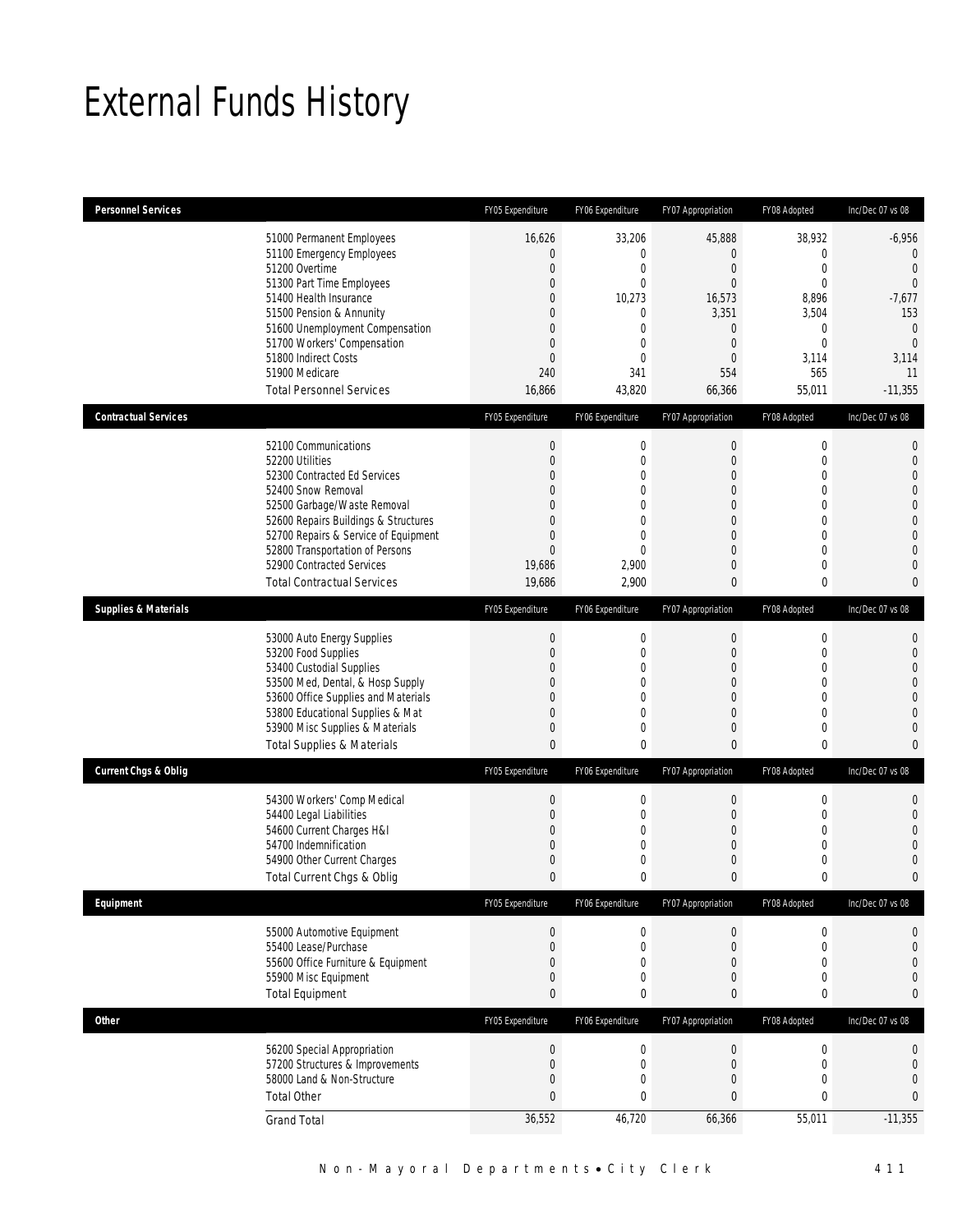## External Funds Personnel

| Title | Grade<br>Union<br>Code | Position | FY08 Salary | Title                       | Union<br>Code   | Grade | Position | FY08 Salary    |
|-------|------------------------|----------|-------------|-----------------------------|-----------------|-------|----------|----------------|
|       |                        |          |             | AdminAnI(AsArchivCity/Clrk) | SE <sub>1</sub> | 04    | 1.00     | 38,932         |
|       |                        |          |             | <b>Total</b>                |                 |       |          | 38,932         |
|       |                        |          |             | <b>Adjustments</b>          |                 |       |          |                |
|       |                        |          |             | Differential Payments       |                 |       |          | $\mathbf 0$    |
|       |                        |          |             | Other                       |                 |       |          | $\overline{0}$ |
|       |                        |          |             | Chargebacks                 |                 |       |          | $\overline{0}$ |
|       |                        |          |             | Salary Savings              |                 |       |          | $\overline{0}$ |
|       |                        |          |             | <b>FY08 Total Request</b>   |                 |       |          | 38,932         |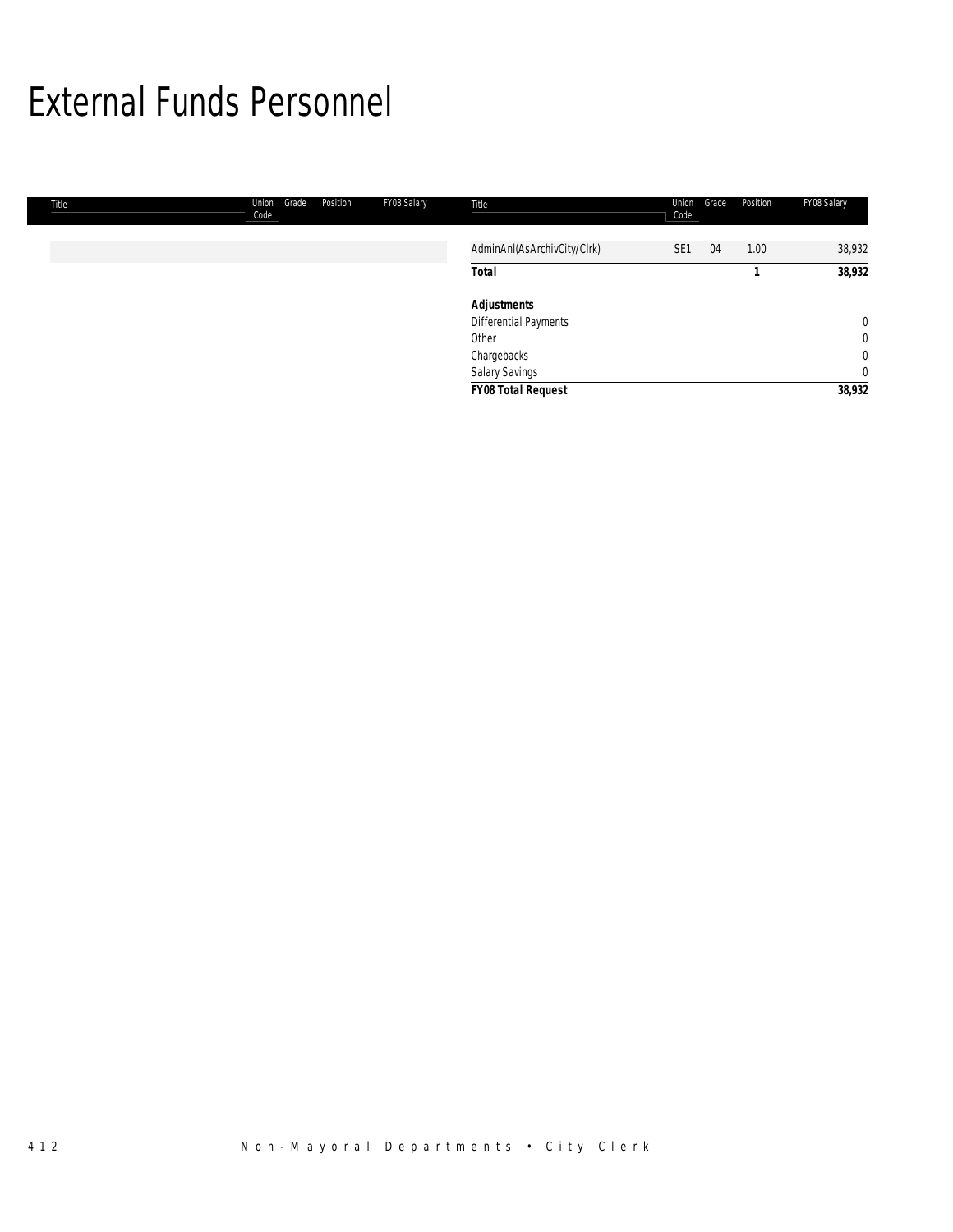## Program 1. Legislative Support

### *Rosaria Salerno, Manager Organization: 1611*

#### *Program Description*

The Legislative Support Program carries out government functions required by state and local law and manages and maintains the City Council document system database. The program also administers oaths of office and maintains records relative to the appointment or election of City officers. The program maintains and updates the City of Boston Code, advises City officials on the Commonwealth's open meeting law, and maintains copies of City of Boston official reports.

### *Program Strategies*

- To receive, prepare, record and distribute financial and legislative documents; provide copies of Council agendas, distribute minutes, and maintain a City Council database summarizing recent meetings.
- To update the Ordinance section of the Muni Code and distribute supplements.

|                   | Target '08                                                                                                       |
|-------------------|------------------------------------------------------------------------------------------------------------------|
| 100%              | 100%                                                                                                             |
| 95%               | 100%                                                                                                             |
| 5<br>11           | 20                                                                                                               |
| 1,430             | 1,500                                                                                                            |
|                   |                                                                                                                  |
|                   | <b>Budget '08</b>                                                                                                |
| 221.875<br>29,600 | 234,150<br>20,200                                                                                                |
| 251,475           | 254,350                                                                                                          |
|                   | Actual '06<br>Projected '07<br>100%<br>100%<br>1,428<br>Actual '06<br>Approp '07<br>204.008<br>26,559<br>230,567 |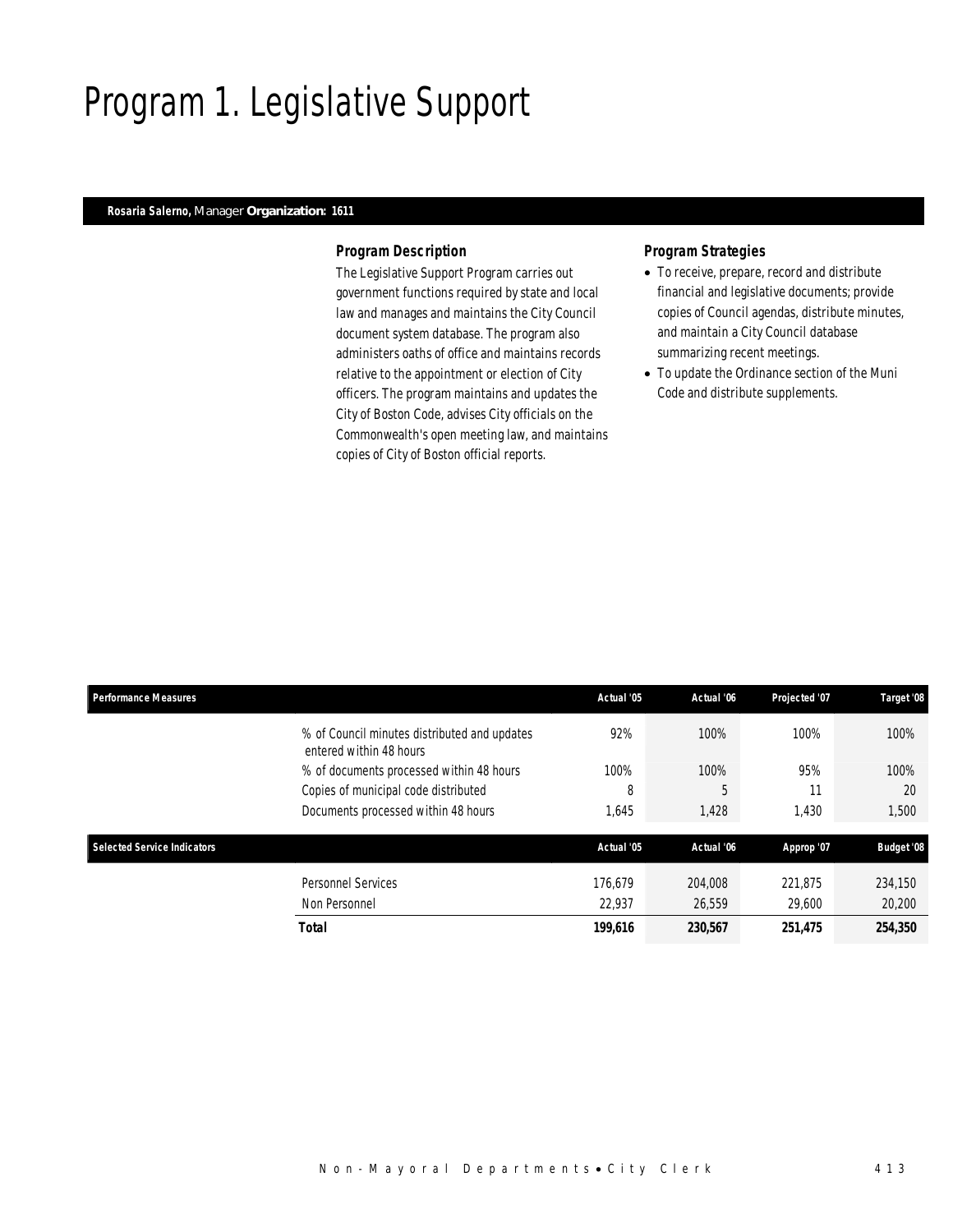# Program 2. Document Filing

### *Rosaria Salerno, Manager Organization: 1612*

#### *Program Description*

The City Clerk is the supervisor of records and the filing agency for the City. The Office of the City Clerk is required to record, file, and maintain indices of public documents.

### *Program Strategies*

• To receive and record statutory filings as required by law; receive and audit political campaign finance reports.

| <b>Performance Measures</b>        |                                                    | Actual '05 | Actual '06 | Projected '07 | Target '08        |
|------------------------------------|----------------------------------------------------|------------|------------|---------------|-------------------|
|                                    | % of campaign reports processed within 48<br>hours | 100%       | 100%       | 100%          | 100%              |
|                                    | % of damage claims processed within 48 hours       | 100%       | 100%       | 100%          | 100%              |
|                                    | % of filings processed within 48 hours             | 98%        | 99%        | 98%           | 100%              |
|                                    |                                                    |            |            |               |                   |
| <b>Selected Service Indicators</b> |                                                    | Actual '05 | Actual '06 | Approp '07    | <b>Budget '08</b> |
|                                    | Personnel Services                                 | 309,400    | 357,358    | 366.889       | 381,422           |
|                                    | Non Personnel                                      | 27.585     | 23.676     | 12.600        | 12,600            |
|                                    | <b>Total</b>                                       | 336,985    | 381,034    | 379.489       | 394,022           |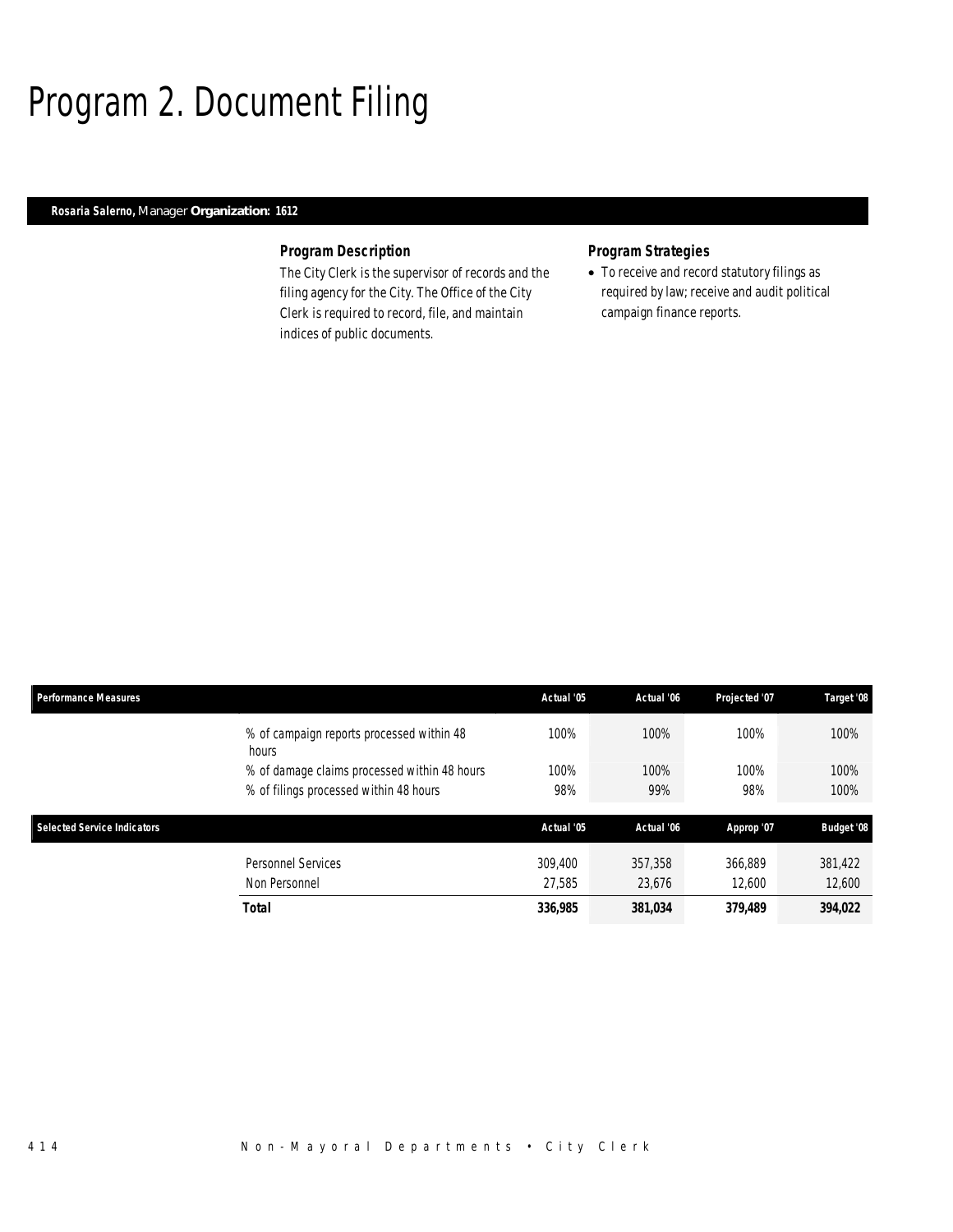### Program 3. Archives

### *Rosaria Salerno, Manager Organization: 1613*

### *Program Description*

The Archives oversees the preservation of significant records and facilitates improved and cost-effective access to public records by Boston municipal government and its citizens. It also oversees the elimination of obsolete records.

### *Program Strategies*

• To provide archives record center services to City departments and the public; provide records disposition services to departments.

| <b>Performance Measures</b>        |                                                             | Actual '05 | Actual '06 | Projected '07 | Target '08        |
|------------------------------------|-------------------------------------------------------------|------------|------------|---------------|-------------------|
|                                    | Cubic feet of archives processed                            | 396        | 495        | 299           | 500               |
|                                    | Cubic feet of records destroyed per state<br>approval       | 1,861      | 5,168      | 432           | 3,000             |
|                                    | Cubic feet of records transferred to archive<br>repositions | 3,827      | 5,060      | 3,957         | 1,500             |
|                                    | Public access inquiries to access documents                 | 1,564      | 1,794      | 1,874         | 1,600             |
| <b>Selected Service Indicators</b> |                                                             | Actual '05 | Actual '06 | Approp '07    | <b>Budget '08</b> |
|                                    | <b>Personnel Services</b>                                   | 214.667    | 192.787    | 205,533       | 222,856           |
|                                    | Non Personnel                                               | 31,996     | 50,939     | 61,000        | 38,183            |
|                                    | <b>Total</b>                                                | 246,663    | 243,726    | 266,533       | 261,039           |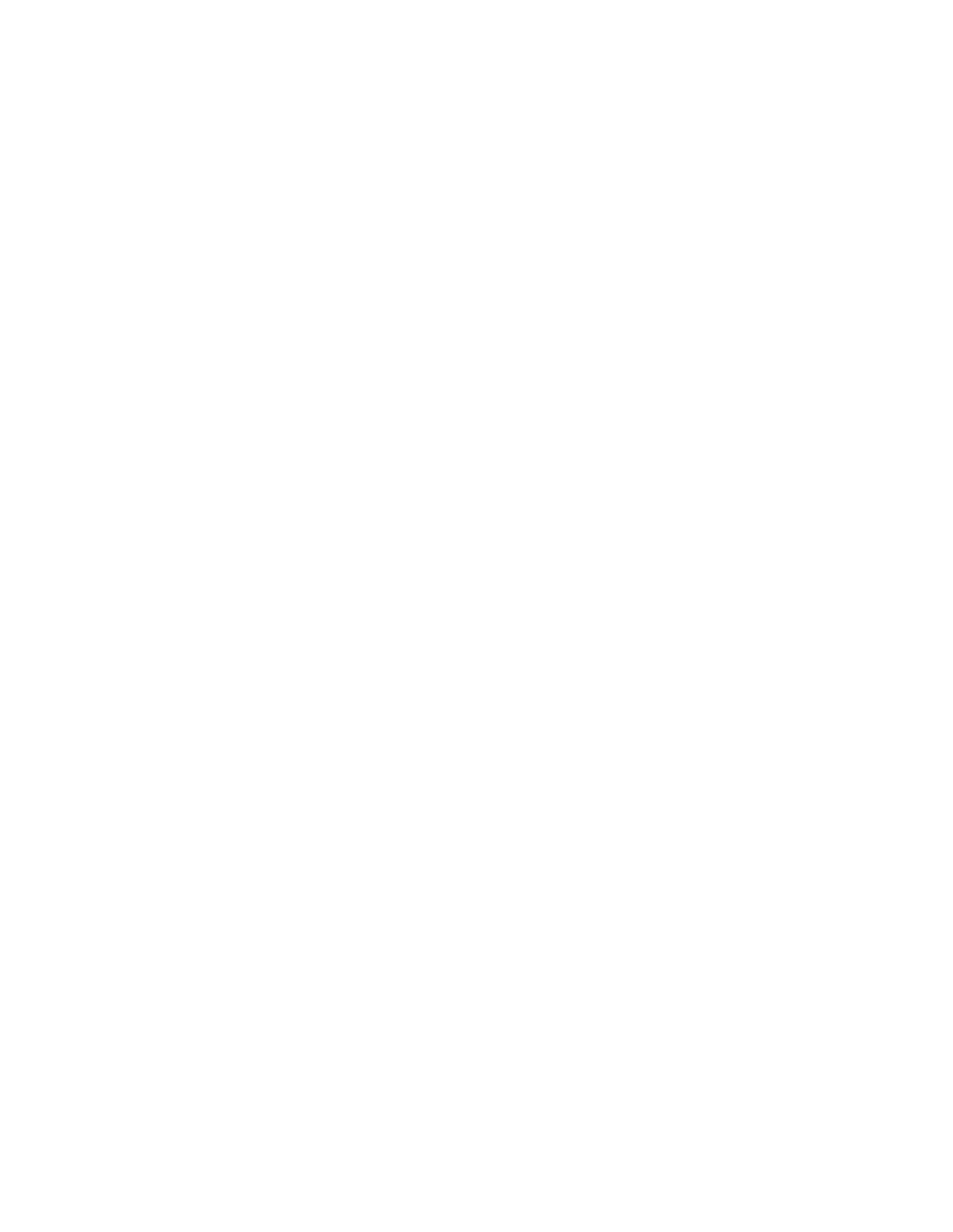# City Council Operating Budget

### *Maureen E. Feeney, Council President Appropriation: 112*

### *Department Mission*

As the Legislative body of the City, the City Council serves as a link between the citizens of Boston and their municipal government. Through the filing of legislation, the enactment of orders, ordinances and resolutions, the Council actively represents the diverse interests of Bostonians while ensuring the efficient and cost effective delivery of services. The Council fulfills its obligation as the appropriating authority by analyzing appropriations and loan orders.

### *FY08 Performance Strategies*

- To maximize opportunities for citizen input into the Council's legislative process.
- To analyze legislation with financial implications and enable the Council to meet its responsibility as the City's appropriating authority.
- To serve as a resource for City employees, residents, and students seeking information about City government and the City Council.

| <b>Operating Budget</b>            | Program Name                  | Total Actual '05 | Total Actual '06 | Total Approp '07 | <b>Total Budget '08</b> |
|------------------------------------|-------------------------------|------------------|------------------|------------------|-------------------------|
|                                    | City Council Administration   | 283.117          | 334,016          | 222,324          | 226.884                 |
|                                    | <b>City Councilors</b>        | 3.142.867        | 3,269,950        | 3,773,840        | 3,811,226               |
|                                    | Legislative/Financial Support | 522.991          | 521,885          | 583,609          | 594,338                 |
|                                    | <b>Total</b>                  | 3,948,975        | 4,125,851        | 4,579,773        | 4,632,448               |
| <b>Selected Service Indicators</b> |                               | Actual '05       | Actual '06       | Approp '07       | <b>Budget '08</b>       |
|                                    | <b>Personnel Services</b>     | 3,682,833        | 3.840.298        | 4.223.073        | 4,283,248               |
|                                    | Non Personnel                 | 266,142          | 285,553          | 356,700          | 349,200                 |
|                                    | <b>Total</b>                  | 3,948,975        | 4,125,851        | 4,579,773        | 4,632,448               |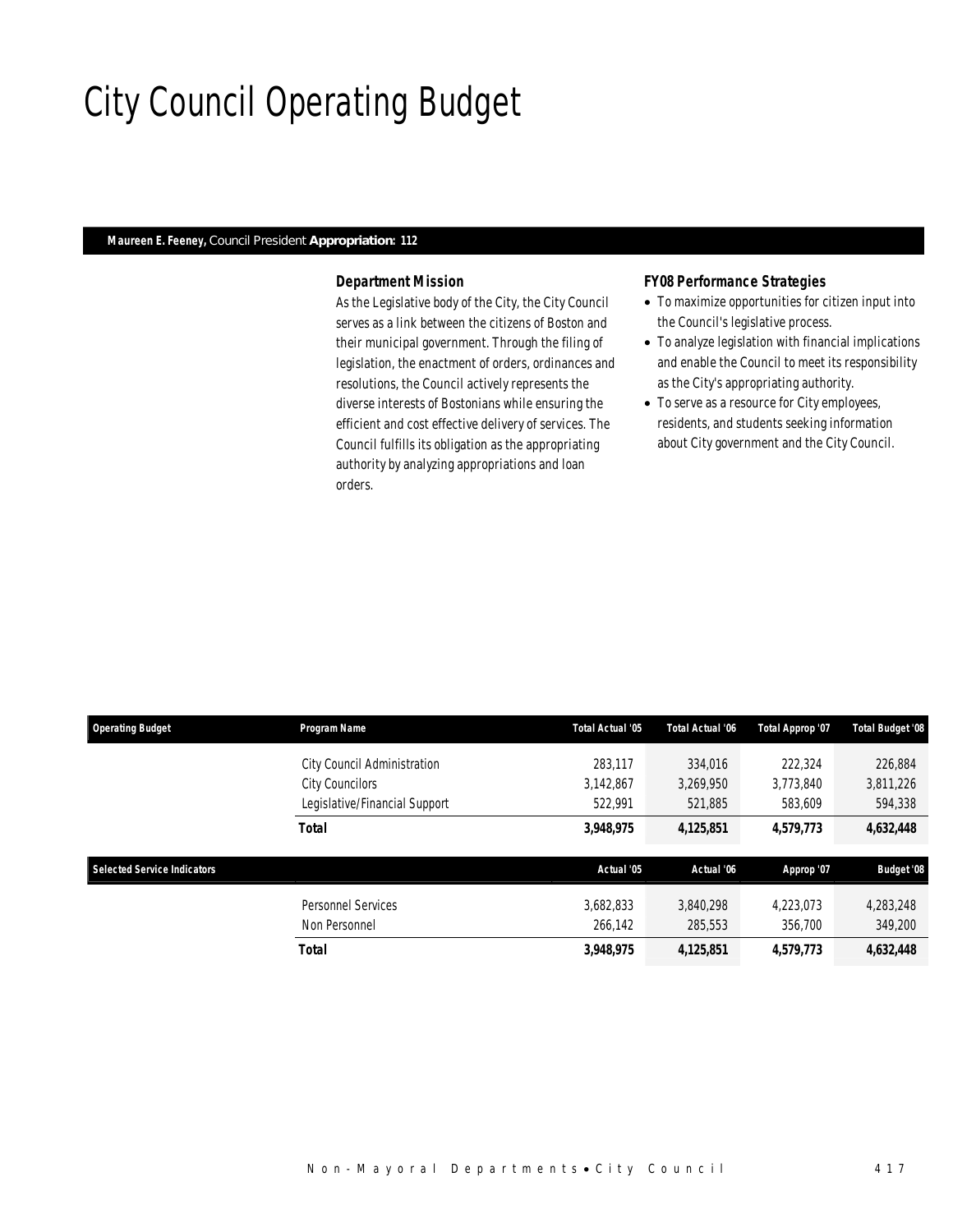# City Council Operating Budget



### *Authorizing Statutes*

- Structure of City Council, Ch. 452, Acts of 1948, as amended by Ch. 376, Acts of 1951.
- District Representation, Ch. 605, Acts of 1982.

### *Description of Services*

Members draft and file legislation on a wide range of public affairs in Boston designed to improve the quality of life for its citizens. Each year the Council conducts an extensive series of public hearings to review the Mayor's appropriation request for the subsequent fiscal year. After a thorough analysis and determination that the request is fiscally sound, the Council approves an appropriation. Constituent needs are served as directed by each individual councilor.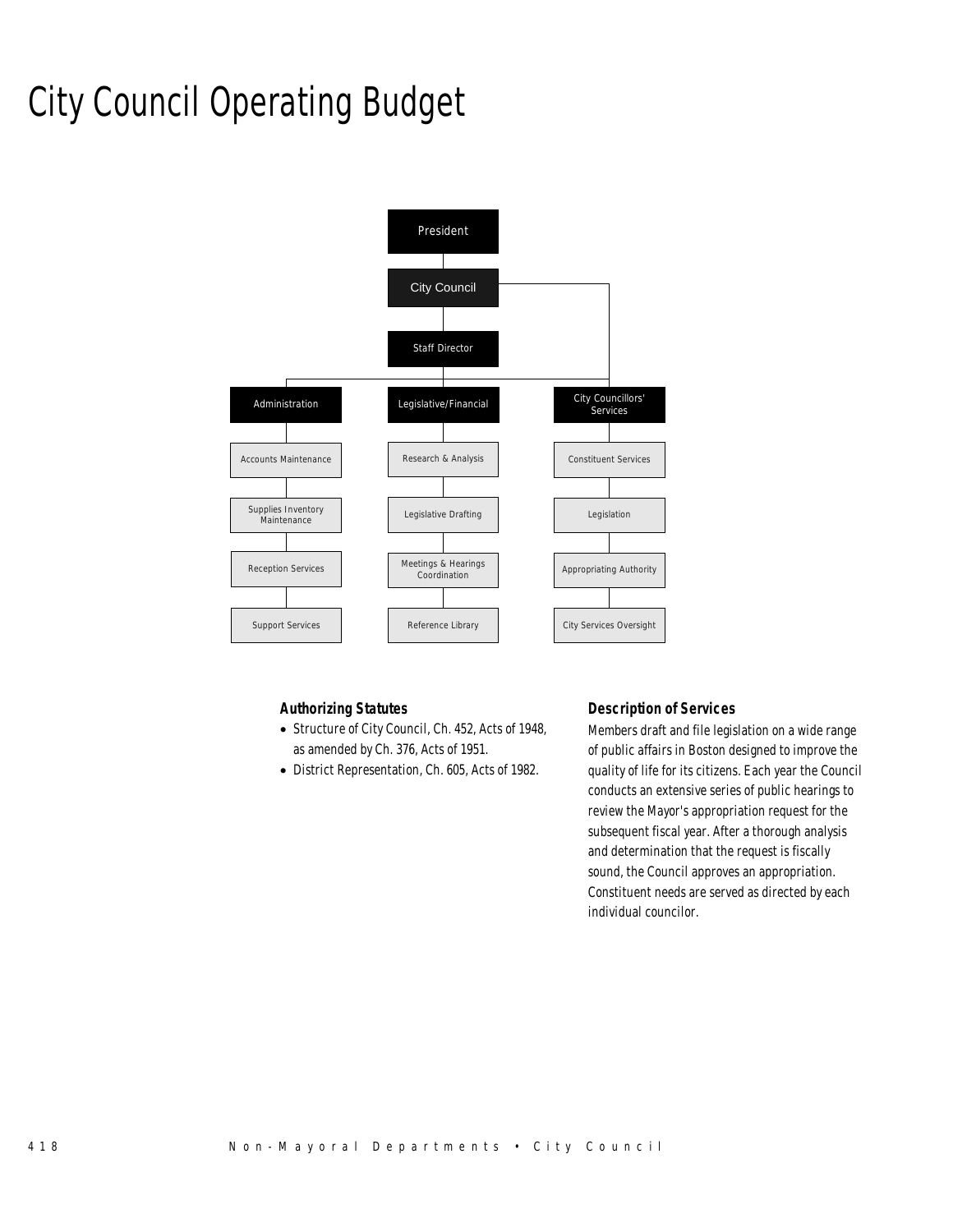# Department History

| <b>Personnel Services</b>       |                                                                                                                                                                                                                                                                                                      | FY05 Expenditure                                                                                                             | FY06 Expenditure                                                                                  | FY07 Appropriation                                                                                                        | FY08 Adopted                                                                                                       | Inc/Dec 07 vs 08                                                                                                                                  |
|---------------------------------|------------------------------------------------------------------------------------------------------------------------------------------------------------------------------------------------------------------------------------------------------------------------------------------------------|------------------------------------------------------------------------------------------------------------------------------|---------------------------------------------------------------------------------------------------|---------------------------------------------------------------------------------------------------------------------------|--------------------------------------------------------------------------------------------------------------------|---------------------------------------------------------------------------------------------------------------------------------------------------|
|                                 | 51000 Permanent Employees<br>51100 Emergency Employees<br>51200 Overtime<br>51600 Unemployment Compensation<br>51700 Workers' Compensation<br><b>Total Personnel Services</b>                                                                                                                        | 3,637,978<br>$\mathbf{0}$<br>$\overline{0}$<br>44,855<br>$\mathbf{0}$<br>3,682,833                                           | 3,772,131<br>0<br>$\overline{0}$<br>68,167<br>0<br>3,840,298                                      | 4,178,073<br>$\overline{0}$<br>$\overline{0}$<br>45,000<br>$\Omega$<br>4,223,073                                          | 4,203,248<br>$\mathbf 0$<br>$\mathbf{0}$<br>80,000<br>0<br>4,283,248                                               | 25,175<br>$\mathbf{0}$<br>$\overline{0}$<br>35,000<br>$\Omega$<br>60,175                                                                          |
| <b>Contractual Services</b>     |                                                                                                                                                                                                                                                                                                      | FY05 Expenditure                                                                                                             | FY06 Expenditure                                                                                  | FY07 Appropriation                                                                                                        | FY08 Adopted                                                                                                       | Inc/Dec 07 vs 08                                                                                                                                  |
|                                 | 52100 Communications<br>52200 Utilities<br>52400 Snow Removal<br>52500 Garbage/Waste Removal<br>52600 Repairs Buildings & Structures<br>52700 Repairs & Service of<br>Equipment                                                                                                                      | 41,927<br>$\mathbf{0}$<br>$\Omega$<br>$\overline{0}$<br>$\Omega$<br>10,580                                                   | 40,287<br>0<br>$\mathbf{0}$<br>$\overline{0}$<br>$\Omega$<br>10,265                               | 50,000<br>$\overline{0}$<br>$\overline{0}$<br>$\overline{0}$<br>$\Omega$<br>13,000                                        | 46,000<br>$\mathbf 0$<br>$\overline{0}$<br>$\overline{0}$<br>0<br>13,000                                           | $-4,000$<br>$\mathbf 0$<br>$\theta$<br>$\overline{0}$<br>$\mathbf 0$<br>$\overline{0}$                                                            |
|                                 | 52800 Transportation of Persons<br>52900 Contracted Services<br><b>Total Contractual Services</b>                                                                                                                                                                                                    | $\mathbf 0$<br>90,384<br>142,891                                                                                             | $\mathbf{0}$<br>120,815<br>171,367                                                                | $\Omega$<br>140,000<br>203,000                                                                                            | 0<br>145,000<br>204.000                                                                                            | $\mathbf 0$<br>5,000<br>1,000                                                                                                                     |
| <b>Supplies &amp; Materials</b> |                                                                                                                                                                                                                                                                                                      | FY05 Expenditure                                                                                                             | FY06 Expenditure                                                                                  | FY07 Appropriation                                                                                                        | FY08 Adopted                                                                                                       | Inc/Dec 07 vs 08                                                                                                                                  |
|                                 | 53000 Auto Energy Supplies<br>53200 Food Supplies<br>53400 Custodial Supplies<br>53500 Med, Dental, & Hosp Supply<br>53600 Office Supplies and Materials<br>53700 Clothing Allowance<br>53800 Educational Supplies & Mat<br>53900 Misc Supplies & Materials<br><b>Total Supplies &amp; Materials</b> | $\mathbf{0}$<br>3,139<br>$\mathbf 0$<br>$\overline{0}$<br>33,461<br>$\mathbf{0}$<br>$\mathbf{0}$<br>$\overline{0}$<br>36,600 | $\mathbf 0$<br>4,833<br>0<br>$\overline{0}$<br>29,502<br>0<br>$\mathbf{0}$<br>$\Omega$<br>34,335  | $\mathbf 0$<br>4,000<br>$\mathbf 0$<br>$\Omega$<br>56,000<br>$\overline{0}$<br>$\overline{0}$<br>$\overline{0}$<br>60,000 | $\mathbf 0$<br>4,000<br>0<br>$\overline{0}$<br>56,000<br>$\mathbf 0$<br>$\overline{0}$<br>$\overline{0}$<br>60,000 | $\mathbf{0}$<br>$\mathbf{0}$<br>$\mathbf{0}$<br>$\mathbf 0$<br>$\overline{0}$<br>$\mathbf{0}$<br>$\overline{0}$<br>$\overline{0}$<br>$\mathbf{0}$ |
| <b>Current Chgs &amp; Oblig</b> |                                                                                                                                                                                                                                                                                                      | FY05 Expenditure                                                                                                             | FY06 Expenditure                                                                                  | FY07 Appropriation                                                                                                        | FY08 Adopted                                                                                                       | Inc/Dec 07 vs 08                                                                                                                                  |
|                                 | 54300 Workers' Comp Medical<br>54400 Legal Liabilities<br>54500 Aid To Veterans<br>54600 Current Charges H&I<br>54700 Indemnification<br>54900 Other Current Charges<br>Total Current Chgs & Oblig                                                                                                   | $\mathbf{0}$<br>$\overline{0}$<br>$\overline{0}$<br>$\mathbf{0}$<br>$\overline{0}$<br>25,675<br>25,675                       | $\mathbf 0$<br>$\overline{0}$<br>$\overline{0}$<br>$\overline{0}$<br>$\theta$<br>22,671<br>22,671 | $\mathbf 0$<br>$\overline{0}$<br>$\boldsymbol{0}$<br>$\overline{0}$<br>$\overline{0}$<br>46,200<br>46,200                 | $\mathbf 0$<br>$\overline{0}$<br>$\mathbf 0$<br>$\overline{0}$<br>$\overline{0}$<br>35,200<br>35,200               | $\mathbf 0$<br>$\overline{0}$<br>$\Omega$<br>$\overline{0}$<br>$\Omega$<br>$-11,000$<br>$-11.000$                                                 |
| Equipment                       |                                                                                                                                                                                                                                                                                                      | FY05 Expenditure                                                                                                             | FY06 Expenditure                                                                                  | FY07 Appropriation                                                                                                        | FY08 Adopted                                                                                                       | Inc/Dec 07 vs 08                                                                                                                                  |
|                                 | 55000 Automotive Equipment<br>55400 Lease/Purchase<br>55600 Office Furniture & Equipment<br>55900 Misc Equipment<br><b>Total Equipment</b>                                                                                                                                                           | $\mathbf{0}$<br>$\boldsymbol{0}$<br>3,248<br>57,728<br>60,976                                                                | $\mathbf 0$<br>$\mathbf 0$<br>3,014<br>54,166<br>57,180                                           | $\mathbf{0}$<br>$\boldsymbol{0}$<br>7,500<br>40,000<br>47,500                                                             | 0<br>$\mathbf 0$<br>15,000<br>35,000<br>50,000                                                                     | 0<br>$\theta$<br>7,500<br>$-5,000$<br>2,500                                                                                                       |
| Other                           |                                                                                                                                                                                                                                                                                                      | FY05 Expenditure                                                                                                             | FY06 Expenditure                                                                                  | FY07 Appropriation                                                                                                        | FY08 Adopted                                                                                                       | Inc/Dec 07 vs 08                                                                                                                                  |
|                                 | 56200 Special Appropriation<br>57200 Structures & Improvements<br>58000 Land & Non-Structure<br><b>Total Other</b>                                                                                                                                                                                   | $\boldsymbol{0}$<br>$\mathbf{0}$<br>$\mathbf{0}$<br>$\mathbf{0}$                                                             | $\boldsymbol{0}$<br>$\mathbf 0$<br>0<br>0                                                         | 0<br>0<br>0<br>0                                                                                                          | $\boldsymbol{0}$<br>$\mathbf 0$<br>0<br>0                                                                          | 0<br>0<br>0<br>0                                                                                                                                  |
|                                 | <b>Grand Total</b>                                                                                                                                                                                                                                                                                   | 3,948,975                                                                                                                    | 4,125,851                                                                                         | 4,579,773                                                                                                                 | 4,632,448                                                                                                          | 52,675                                                                                                                                            |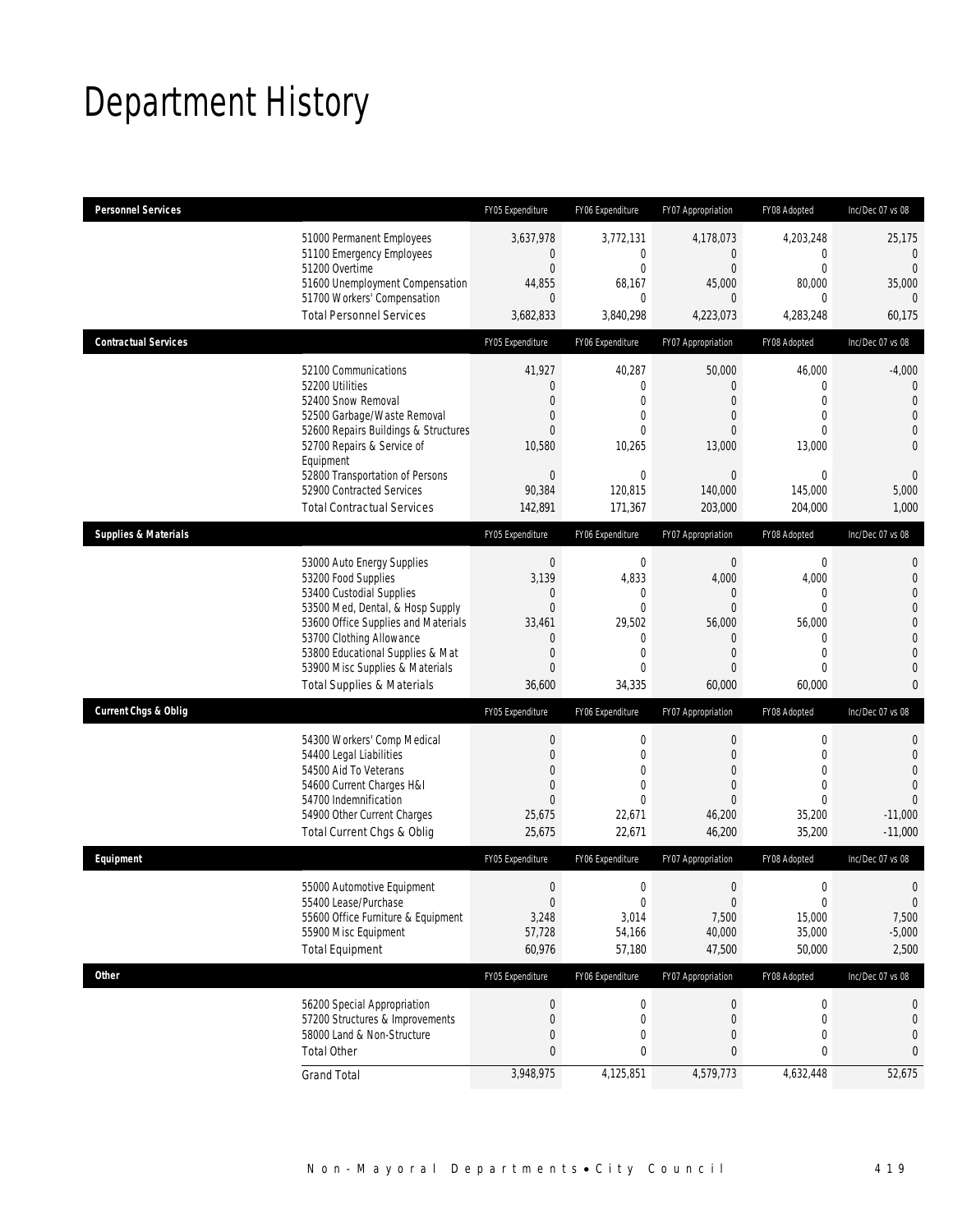# Department Personnel

| Title                 | Union<br>Code | Grade     | Position | FY08 Salary | Title                         | Union<br>Code | Grade     | Position | FY08 Salary  |
|-----------------------|---------------|-----------|----------|-------------|-------------------------------|---------------|-----------|----------|--------------|
|                       |               |           |          |             |                               |               |           |          |              |
| City Councilor        | <b>CCS</b>    | <b>NG</b> | 13.00    | 1,143,748   | Legislative Director          | CCS           | <b>NG</b> | 1.00     | 72,396       |
| St Director (CC)      | <b>EXM</b>    | <b>NG</b> | 1.00     | 81,445      | Admn_Asst                     | CCS           | NG.       | 1.00     | 60,551       |
| Research Director     | CCS           | <b>NG</b> | 1.00     | 54,297      | Secretary_CC                  | CCS           | <b>NG</b> | 44.00    | 1,195,407    |
| <b>City Messenger</b> | CCS           | <b>NG</b> | 1.00     | 46,424      | Asst. Budget Director         | CCS           | <b>NG</b> | 1.00     | 50,275       |
| Admin Asst (CC)       | CCS           | <b>NG</b> | 25.00    | 913,970     | Programming Manager (CC)      | CCS           | <b>NG</b> | 1.00     | 55,302       |
| Receptionist (CC)     | CCS           | <b>NG</b> | 1.00     | 36,198      | Business_Manager              | CCS           | <b>NG</b> | 1.00     | 55,741       |
| Legislative Asst (CC) | CCS           | <b>NG</b> | 3.00     | 142,189     | <b>Asst Research Director</b> | CCS           | <b>NG</b> | 1.00     | 49,822       |
|                       |               |           |          |             | <b>Budget Director</b>        | CCS           | <b>NG</b> | 1.00     | 70,385       |
|                       |               |           |          |             | <b>Total</b>                  |               |           | 96       | 4,028,149    |
|                       |               |           |          |             | <b>Adjustments</b>            |               |           |          |              |
|                       |               |           |          |             | <b>Differential Payments</b>  |               |           |          | $\mathbf{0}$ |
|                       |               |           |          |             | Other                         |               |           |          | 175,099      |
|                       |               |           |          |             | Chargebacks                   |               |           |          | 0            |
|                       |               |           |          |             | <b>Salary Savings</b>         |               |           |          | 0            |
|                       |               |           |          |             | <b>FY08 Total Request</b>     |               |           |          | 4,203,248    |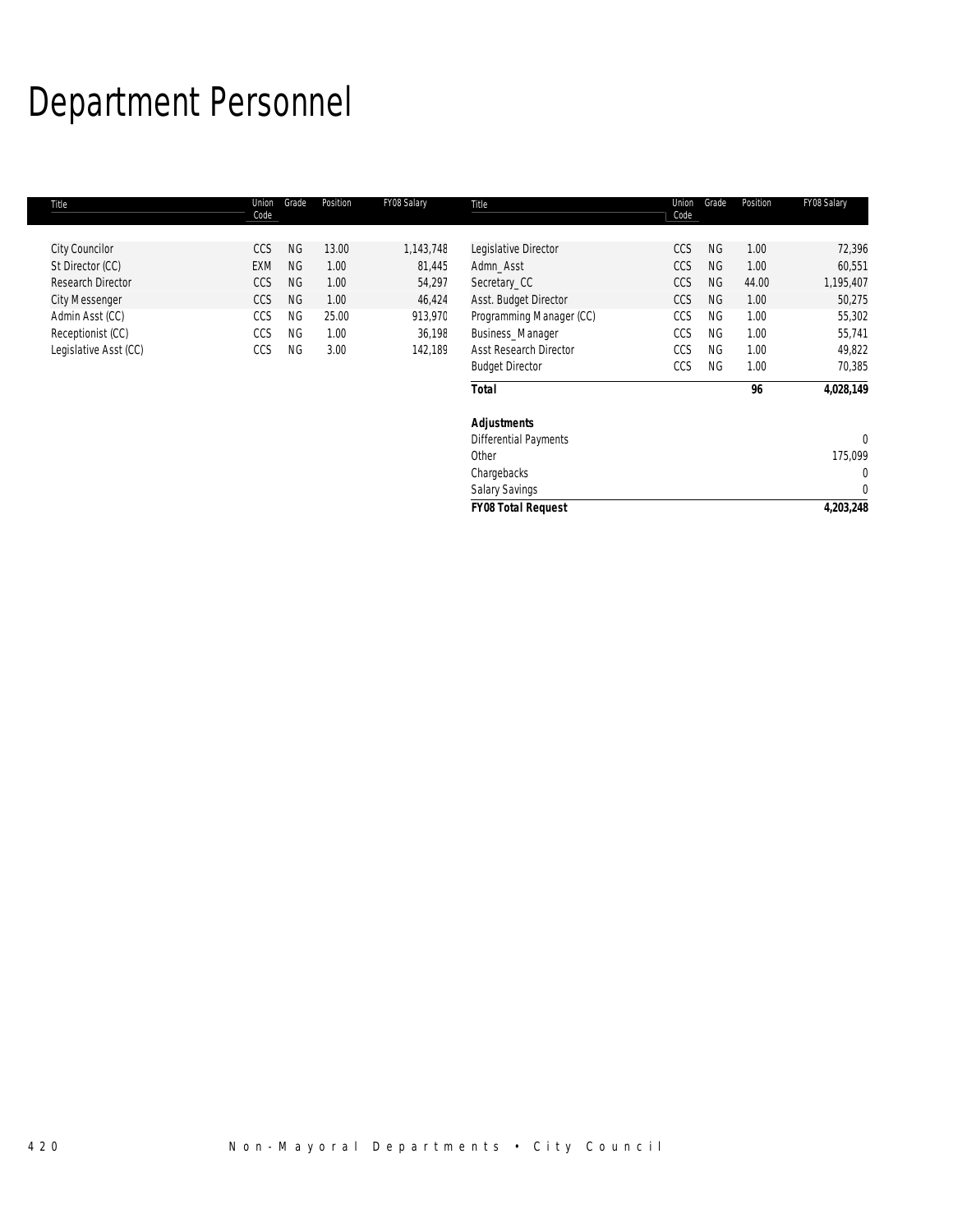# Program 1. City Council Administration

### *Ann Hess Braga, Manager Organization: 112100*

#### *Program Description*

The Administration Program is responsible for providing staff resources and administrative direction to City Council programs. It also oversees budgeting, purchasing, information systems and personnel matters for the City Council.

| <b>Selected Service Indicators</b>  | Actual '05        | Actual '06        | Approp '07        | <b>Budget '08</b> |
|-------------------------------------|-------------------|-------------------|-------------------|-------------------|
| Personnel Services<br>Non Personnel | 206,860<br>76.257 | 247.865<br>86.151 | 169.824<br>52,500 | 178,384<br>48,500 |
| Total                               | 283,117           | 334,016           | 222,324           | 226,884           |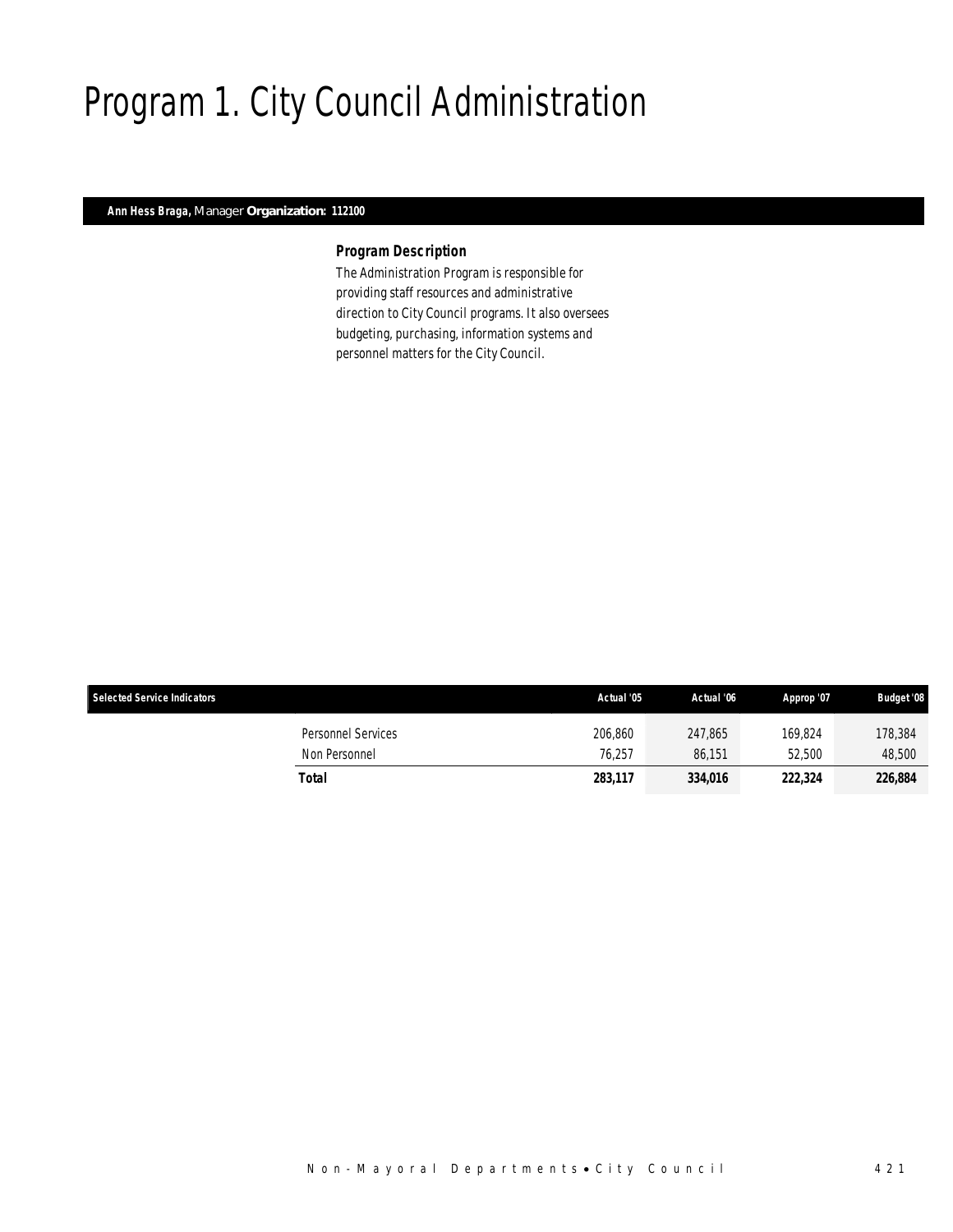## Program 2. City Councilors

### *Maureen E. Feeney, Manager Organization: 112200*

#### *Program Description*

The City Councilors program provides a liaison between Bostonians and their municipal government, and advocates on behalf of constituent needs at the city department, state, and federal levels. The program also translates appropriate citizen concerns into Council legislation.

### *Program Strategies*

• Maximize opportunities for citizen input into the Councils legislative process.

| <b>Performance Measures</b>        |                                                   | Actual '05 | Actual '06 | Projected '07 | Target '08        |
|------------------------------------|---------------------------------------------------|------------|------------|---------------|-------------------|
|                                    | % of legislative matters receiving public hearing | 60%        | 52%        | 62%           | 65%               |
|                                    | Appropriations & Loan Orders                      | 70         | 19         | 35            | 55                |
|                                    | Legislative matters receiving public hearing      | 189        | 152        | 179           | 195               |
|                                    | Legislative matters referred to committee         | 313        | 290        | 291           | 350               |
|                                    | Public hearings held                              | 129        | 108        | 136           | 150               |
|                                    | Regular Council sessions                          | 36         | 37         | 35            | 42                |
| <b>Selected Service Indicators</b> |                                                   | Actual '05 | Actual '06 | Approp '07    | <b>Budget '08</b> |
|                                    | <b>Personnel Services</b>                         | 3,026,256  | 3,105,087  | 3,506,840     | 3,548,726         |
|                                    | Non Personnel                                     | 116,611    | 164,863    | 267,000       | 262,500           |
|                                    | Total                                             | 3,142,867  | 3,269,950  | 3,773,840     | 3,811,226         |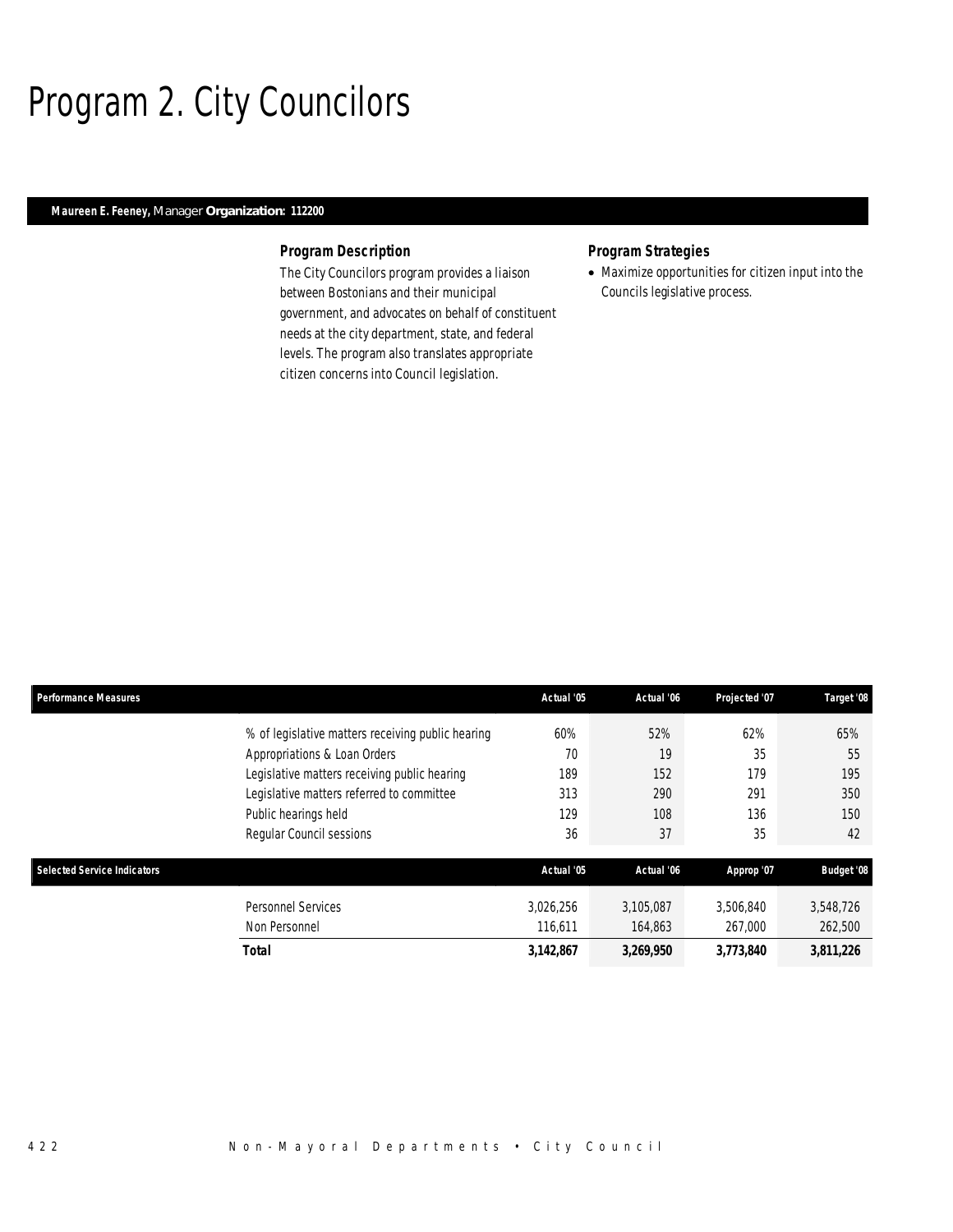# Program 3. Legislative/Financial Support

### *Ann Hess Braga, Manager Organization: 112300*

#### *Program Description*

The mission of the Legislative/Financial Support Program is to provide research and draft legislation to be filed by City Councilors and provide analysis of legislation introduced by the Mayor. The program also provides a comprehensive analysis of the operating and capital budgets. The program maintains the Council's municipal reference library, furnishing City departments and the general public with information on municipal government.

| <b>Selected Service Indicators</b>  | Actual '05        | Actual '06        | Approp '07        | <b>Budget '08</b> |
|-------------------------------------|-------------------|-------------------|-------------------|-------------------|
| Personnel Services<br>Non Personnel | 449.717<br>73.274 | 487.346<br>34.539 | 546,409<br>37,200 | 556,138<br>38,200 |
| Total                               | 522,991           | 521,885           | 583.609           | 594,338           |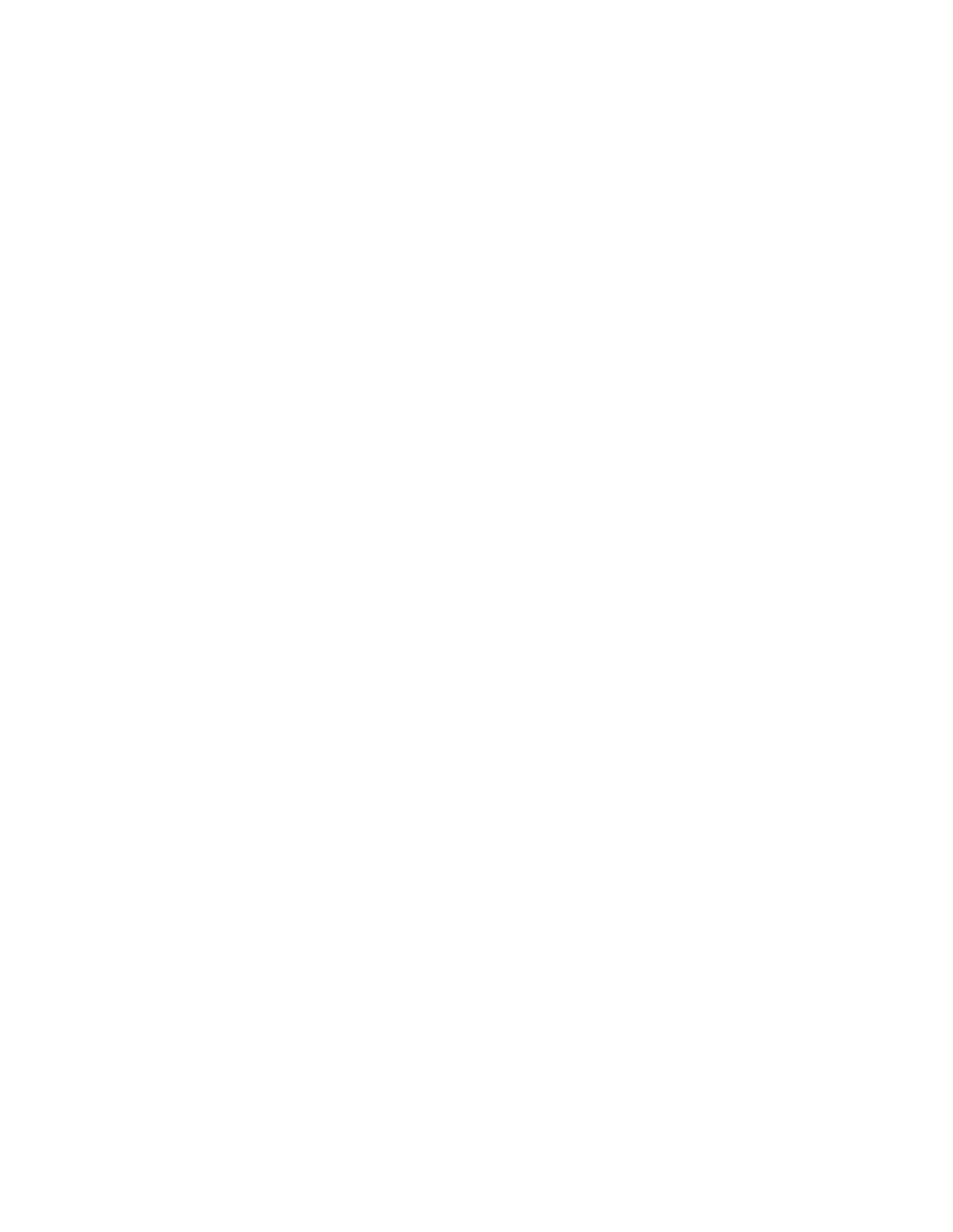## Finance Commission Operating Budget

### *Jeffrey W. Conley, Director Appropriation: 193*

### *Department Mission*

The mission of the Finance Commission is to investigate matters relating to appropriations, loans, expenditures, accounts and methods of administration affecting the City of Boston or Suffolk County, or any department thereof which the Commission determines requires investigation. The Commission reports its findings to the Mayor, the City Council, and the general public.

### *FY08 Performance Strategies*

- To carry out all investigations determined appropriate by the Finance Commission.
- To review all City contracts for statutory compliance.

| <b>Operating Budget</b>            | Program Name       | Total Actual '05 | Total Actual '06 | Total Approp '07 | <b>Total Budget '08</b> |  |
|------------------------------------|--------------------|------------------|------------------|------------------|-------------------------|--|
|                                    | Finance Commission | 168,188          | 180.679          | 186.088          | 187,365                 |  |
|                                    | <b>Total</b>       | 168,188          | 180,679          | 186,088          | 187,365                 |  |
|                                    |                    |                  |                  |                  |                         |  |
| <b>Selected Service Indicators</b> |                    | Actual '05       | Actual '06       | Approp '07       | <b>Budget '08</b>       |  |
|                                    | Personnel Services | 162,331          | 173.934          | 177.688          | 178,965                 |  |
|                                    | Non Personnel      | 5,857            | 6.745            | 8,400            | 8,400                   |  |
|                                    |                    |                  |                  |                  |                         |  |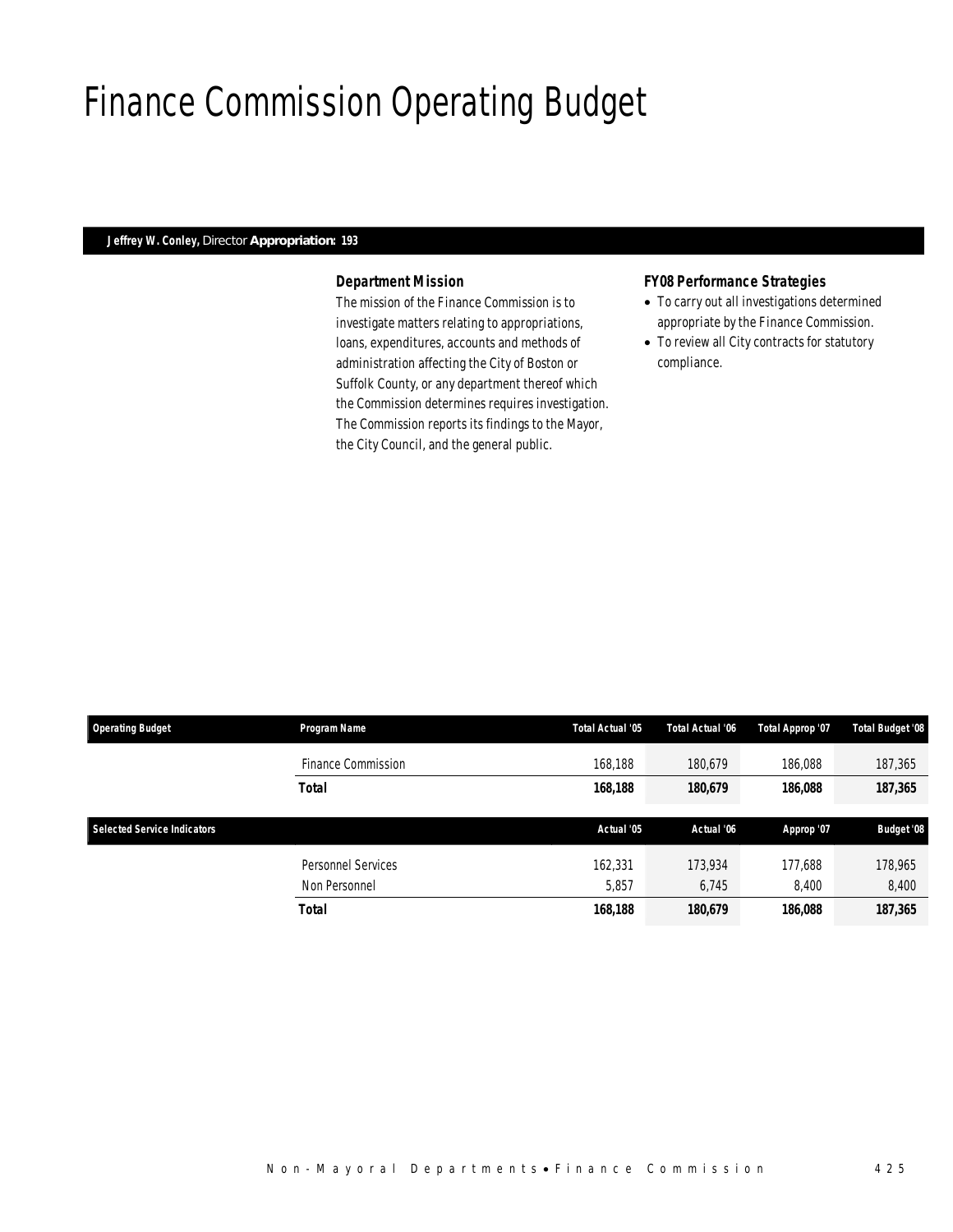## Finance Commission Operating Budget



### *Authorizing Statutes*

- Finance Commission, Ch. 562, Acts of 1908; Ch. 486, s. l7, Acts of 1909; Ch. 740, s. 3, Acts of 1964.
- Duties, Ch. 486, s. 18-19, Acts of 1909; Ch. 261, Acts of 1948.
- Referrals to Finance Commission by the Mayor, Auditor, or Collector-Treasurer, Ch. 486, s. 18-19, Acts of 1909; Ch. 452, s. 49-50, Acts of 1948.
- Expenses, Ch. 894, Acts of 1965.
- Powers, Penalties, Perjury, Depositions, Protection Against Self-Incrimination, Ch. 486, s. 20-21, Acts of 1909.
- Off-Street Parking Facilities, Eminent Domain, Ch. 474, s. 1a, Acts of 1946.

#### *Description of Services*

The Finance Commission conducts investigations into all matters it deems appropriate. The Commission hires independent staff who conduct many of the investigations, with the Commission publishing and presenting all final reports. The Finance Commission also reviews, and if necessary investigates, all contracts referred to it and reports its findings and recommendations to the Mayor.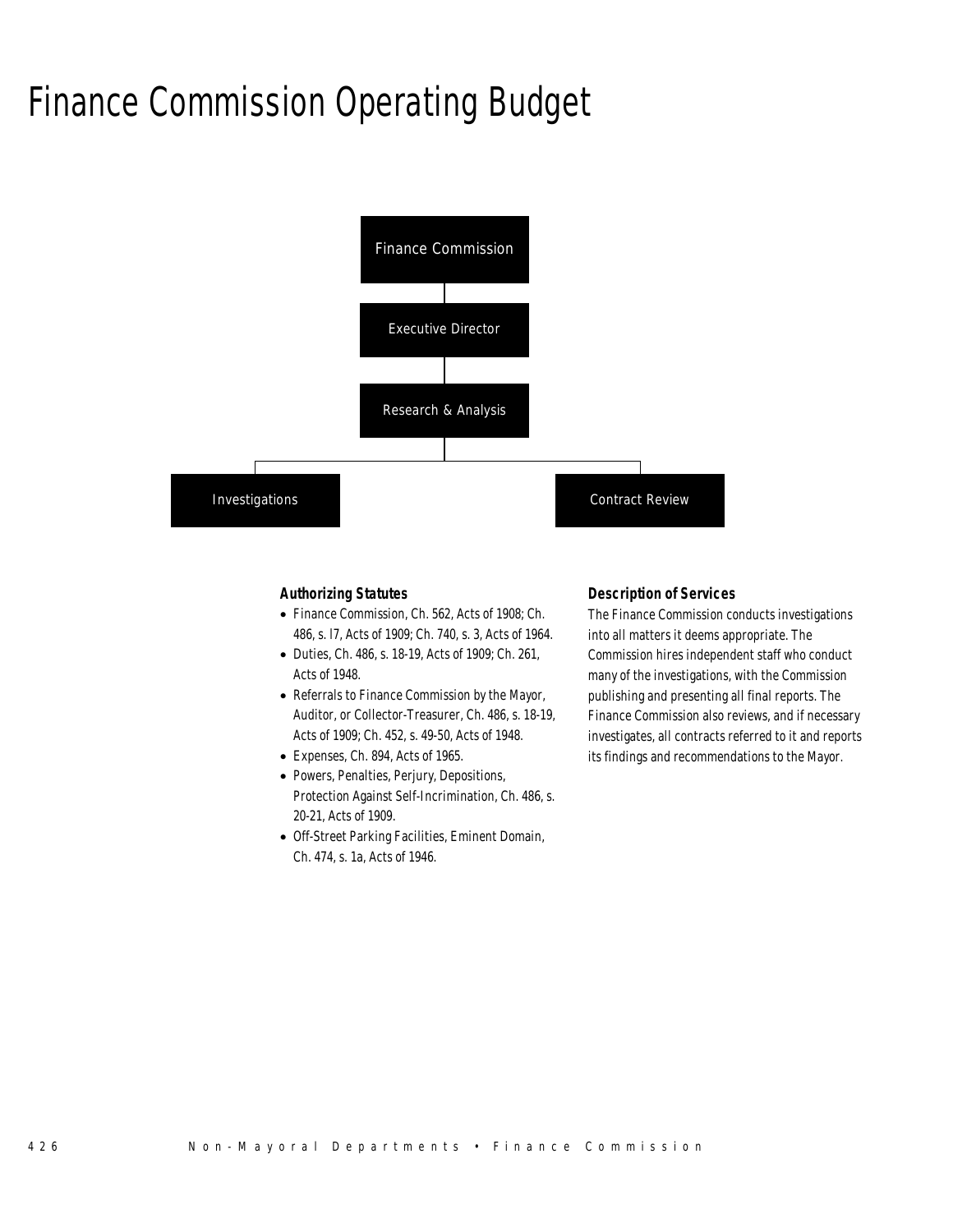# Department History

| <b>Personnel Services</b>       |                                                                                                                                                                                                                                                                                                      | FY05 Expenditure                                                                                 | FY06 Expenditure                                                                                                      | FY07 Appropriation                                                                                                           | FY08 Adopted                                                                               | Inc/Dec 07 vs 08                                                                                                                               |
|---------------------------------|------------------------------------------------------------------------------------------------------------------------------------------------------------------------------------------------------------------------------------------------------------------------------------------------------|--------------------------------------------------------------------------------------------------|-----------------------------------------------------------------------------------------------------------------------|------------------------------------------------------------------------------------------------------------------------------|--------------------------------------------------------------------------------------------|------------------------------------------------------------------------------------------------------------------------------------------------|
|                                 | 51000 Permanent Employees<br>51100 Emergency Employees<br>51200 Overtime<br>51600 Unemployment Compensation<br>51700 Workers' Compensation<br><b>Total Personnel Services</b>                                                                                                                        | 162,331<br>$\Omega$<br>$\theta$<br>$\theta$<br>$\Omega$<br>162,331                               | 173,934<br>0<br>$\mathbf{0}$<br>0<br>$\Omega$<br>173,934                                                              | 177,688<br>$\overline{0}$<br>$\mathbf 0$<br>$\overline{0}$<br>$\Omega$<br>177,688                                            | 178,965<br>0<br>$\overline{0}$<br>$\overline{0}$<br>$\Omega$<br>178,965                    | 1,277<br>$\mathbf 0$<br>$\overline{0}$<br>$\overline{0}$<br>$\overline{0}$<br>1,277                                                            |
| <b>Contractual Services</b>     |                                                                                                                                                                                                                                                                                                      | FY05 Expenditure                                                                                 | FY06 Expenditure                                                                                                      | FY07 Appropriation                                                                                                           | FY08 Adopted                                                                               | Inc/Dec 07 vs 08                                                                                                                               |
|                                 | 52100 Communications<br>52200 Utilities<br>52300 Contracted Ed Services<br>52400 Snow Removal<br>52500 Garbage/Waste Removal<br>52600 Repairs Buildings & Structures<br>52700 Repairs & Service of Equipment<br>52800 Transportation of Persons<br>52900 Contracted Services                         | 3,900<br>$\theta$<br>$\Omega$<br>$\theta$<br>$\theta$<br>$\theta$<br>414<br>$\theta$<br>$\theta$ | 3,609<br>$\mathbf{0}$<br>$\overline{0}$<br>0<br>$\mathbf{0}$<br>$\mathbf{0}$<br>460<br>$\overline{0}$<br>$\mathbf{0}$ | 3,700<br>$\mathbf 0$<br>$\overline{0}$<br>$\overline{0}$<br>$\mathbf{0}$<br>$\overline{0}$<br>250<br>$\overline{0}$<br>1,500 | 3,700<br>0<br>$\overline{0}$<br>$\overline{0}$<br>0<br>$\overline{0}$<br>250<br>0<br>1,500 | $\mathbf 0$<br>$\mathbf{0}$<br>$\mathbf{0}$<br>$\mathbf{0}$<br>$\mathbf 0$<br>$\mathbf{0}$<br>$\mathbf{0}$<br>$\overline{0}$<br>$\overline{0}$ |
|                                 | <b>Total Contractual Services</b>                                                                                                                                                                                                                                                                    | 4,314                                                                                            | 4,069                                                                                                                 | 5,450                                                                                                                        | 5,450                                                                                      | 0                                                                                                                                              |
| <b>Supplies &amp; Materials</b> |                                                                                                                                                                                                                                                                                                      | FY05 Expenditure                                                                                 | FY06 Expenditure                                                                                                      | FY07 Appropriation                                                                                                           | FY08 Adopted                                                                               | Inc/Dec 07 vs 08                                                                                                                               |
|                                 | 53000 Auto Energy Supplies<br>53200 Food Supplies<br>53400 Custodial Supplies<br>53500 Med, Dental, & Hosp Supply<br>53600 Office Supplies and Materials<br>53700 Clothing Allowance<br>53800 Educational Supplies & Mat<br>53900 Misc Supplies & Materials<br><b>Total Supplies &amp; Materials</b> | $\mathbf 0$<br>$\theta$<br>$\theta$<br>$\theta$<br>79<br>$\theta$<br>$\theta$<br>$\theta$<br>79  | $\mathbf 0$<br>$\mathbf{0}$<br>$\mathbf{0}$<br>$\mathbf{0}$<br>$\overline{0}$<br>0<br>$\overline{0}$<br>0<br>0        | $\mathbf 0$<br>$\mathbf 0$<br>$\overline{0}$<br>$\mathbf{0}$<br>475<br>$\overline{0}$<br>$\overline{0}$<br>100<br>575        | 0<br>0<br>$\overline{0}$<br>0<br>475<br>$\mathbf 0$<br>$\Omega$<br>100<br>575              | 0<br>$\mathbf{0}$<br>$\mathbf{0}$<br>$\mathbf 0$<br>$\mathbf{0}$<br>$\overline{0}$<br>$\overline{0}$<br>$\mathbf{0}$<br>$\mathbf{0}$           |
| <b>Current Chgs &amp; Oblig</b> |                                                                                                                                                                                                                                                                                                      | FY05 Expenditure                                                                                 | FY06 Expenditure                                                                                                      | FY07 Appropriation                                                                                                           | FY08 Adopted                                                                               | Inc/Dec 07 vs 08                                                                                                                               |
|                                 | 54300 Workers' Comp Medical<br>54400 Legal Liabilities<br>54500 Aid To Veterans<br>54600 Current Charges H&I<br>54700 Indemnification<br>54900 Other Current Charges<br>Total Current Chgs & Oblig                                                                                                   | $\mathbf{0}$<br>$\theta$<br>0<br>$\theta$<br>$\mathbf{0}$<br>174<br>174                          | $\mathbf 0$<br>$\mathbf{0}$<br>0<br>$\mathbf{0}$<br>$\mathbf 0$<br>255<br>255                                         | $\boldsymbol{0}$<br>$\mathbf{0}$<br>$\overline{0}$<br>$\overline{0}$<br>$\overline{0}$<br>1,675<br>1,675                     | $\mathbf 0$<br>0<br>$\overline{0}$<br>0<br>$\overline{0}$<br>1,675<br>1,675                | $\mathbf 0$<br>$\mathbf{0}$<br>$\mathbf{0}$<br>$\mathbf 0$<br>$\overline{0}$<br>$\mathbf{0}$<br>0                                              |
| Equipment                       |                                                                                                                                                                                                                                                                                                      | FY05 Expenditure                                                                                 | FY06 Expenditure                                                                                                      | FY07 Appropriation                                                                                                           | FY08 Adopted                                                                               | Inc/Dec 07 vs 08                                                                                                                               |
|                                 | 55000 Automotive Equipment<br>55400 Lease/Purchase<br>55600 Office Furniture & Equipment<br>55900 Misc Equipment<br><b>Total Equipment</b>                                                                                                                                                           | $\Omega$<br>$\boldsymbol{0}$<br>$\mathbf{0}$<br>1,290<br>1,290                                   | $\Omega$<br>$\mathbf 0$<br>818<br>1,603<br>2,421                                                                      | $\overline{0}$<br>$\boldsymbol{0}$<br>$\boldsymbol{0}$<br>700<br>700                                                         | $\Omega$<br>$\boldsymbol{0}$<br>0<br>700<br>700                                            | 0<br>$\mathbf 0$<br>$\mathbf 0$<br>$\mathbf{0}$<br>0                                                                                           |
| <b>Other</b>                    |                                                                                                                                                                                                                                                                                                      | FY05 Expenditure                                                                                 | FY06 Expenditure                                                                                                      | FY07 Appropriation                                                                                                           | FY08 Adopted                                                                               | Inc/Dec 07 vs 08                                                                                                                               |
|                                 | 56200 Special Appropriation<br>57200 Structures & Improvements<br>58000 Land & Non-Structure<br><b>Total Other</b>                                                                                                                                                                                   | $\theta$<br>$\theta$<br>$\mathbf{0}$<br>$\mathbf{0}$                                             | $\boldsymbol{0}$<br>$\mathbf 0$<br>0<br>0                                                                             | 0<br>0<br>0<br>0                                                                                                             | $\boldsymbol{0}$<br>0<br>0<br>0                                                            | 0<br>0<br>0<br>0                                                                                                                               |
|                                 | <b>Grand Total</b>                                                                                                                                                                                                                                                                                   | 168,188                                                                                          | 180,679                                                                                                               | 186,088                                                                                                                      | 187,365                                                                                    | 1,277                                                                                                                                          |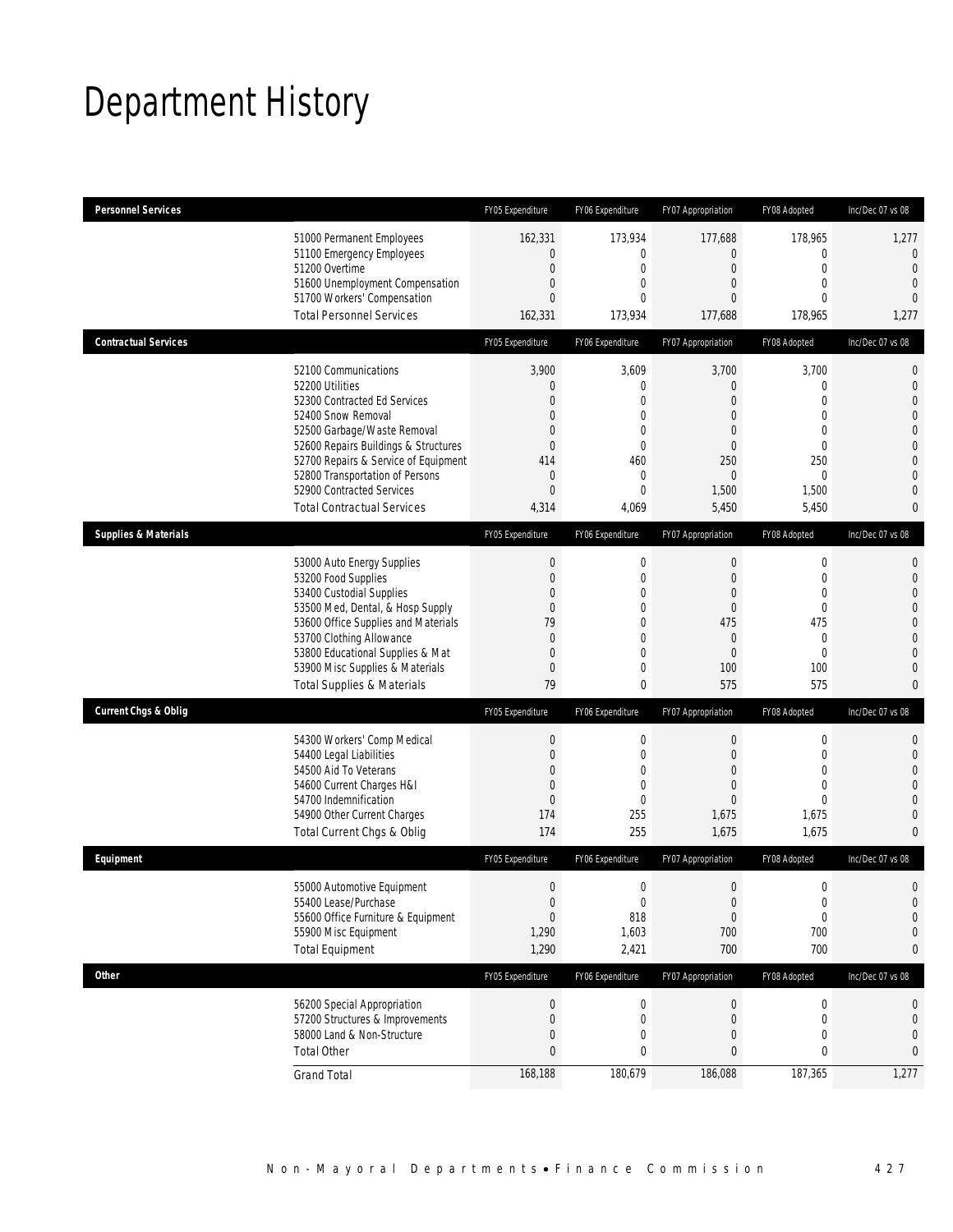# Department Personnel

| Title                 | Union<br>Code | Grade | Position | FY08 Salary | Title                                                    | Union<br>Code            | Grade    | Position     | FY08 Salary       |
|-----------------------|---------------|-------|----------|-------------|----------------------------------------------------------|--------------------------|----------|--------------|-------------------|
| Chairperson (Fin Com) | EXO           | NG    | 1.00     | 5,027       | Confidential Secretary (Fcm)<br><b>Financial Analyst</b> | <b>EXM</b><br><b>EXM</b> | 12<br>06 | 1.00<br>1.00 | 102,326<br>66,527 |
|                       |               |       |          |             | <b>Total</b>                                             |                          |          | 3            | 173,880           |
|                       |               |       |          |             | <b>Adjustments</b>                                       |                          |          |              |                   |
|                       |               |       |          |             | Differential Payments                                    |                          |          |              | $\mathbf{0}$      |
|                       |               |       |          |             | Other                                                    |                          |          |              | 5,085             |
|                       |               |       |          |             | Chargebacks                                              |                          |          |              | $\mathbf{0}$      |
|                       |               |       |          |             | Salary Savings                                           |                          |          |              | $\mathbf{0}$      |
|                       |               |       |          |             | <b>FY08 Total Request</b>                                |                          |          |              | 178,965           |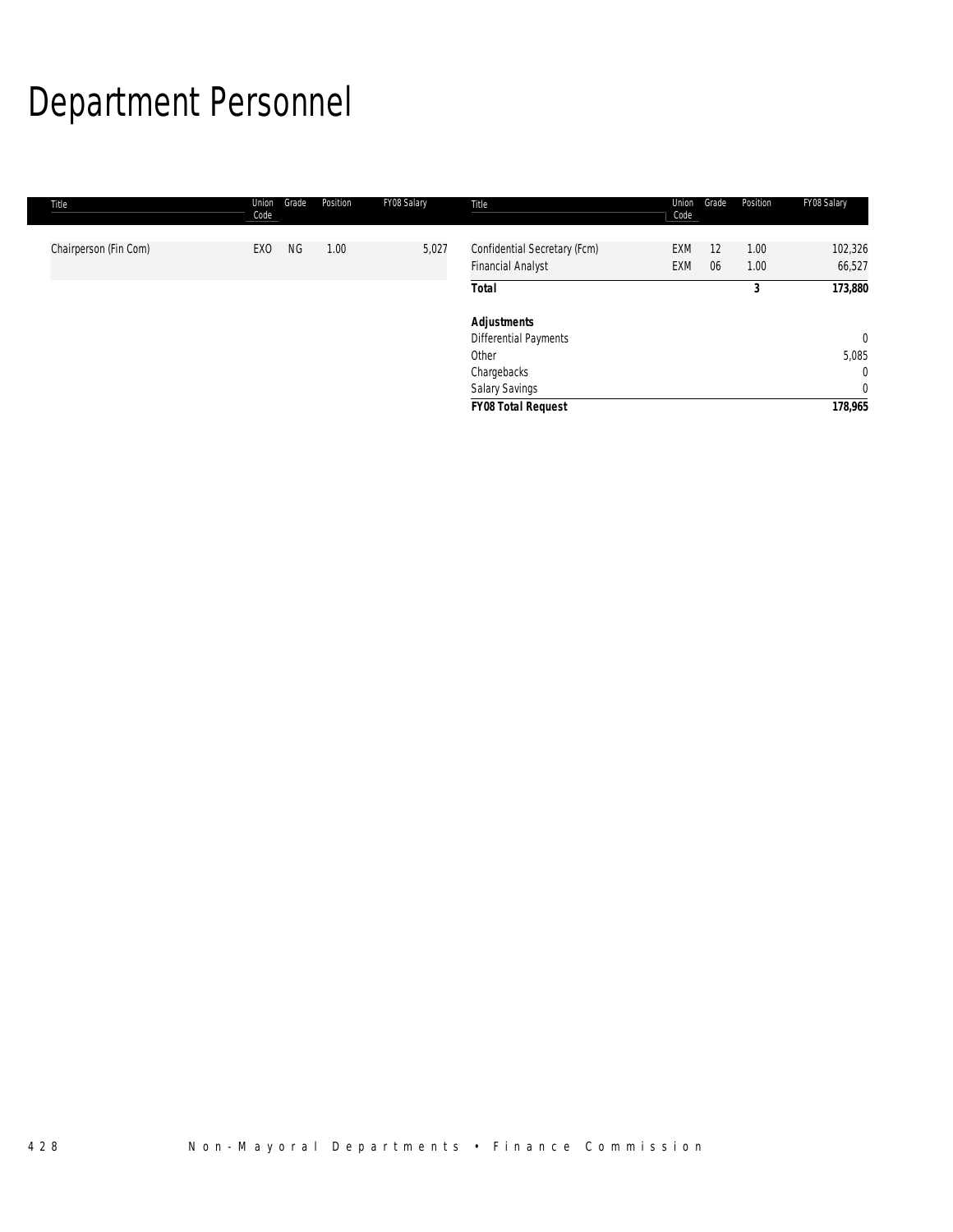## Program 1. Finance Commission

### *Jeffrey W. Conley, Manager Organization: 193100*

#### *Program Description*

The Finance Commission investigates matters relating to appropriations, loans, expenditures, accounts, and methods of administration affecting the City of Boston or Suffolk County, or any department thereof which the Commission determines requires investigation. The Commission reports its findings to the Mayor, the City Council, and the general public.

### *Program Strategies*

- To carry out all investigations determined appropriate by the Finance Commission.
- To review all City contracts for statutory compliance.

| <b>Performance Measures</b> |                                                              | Actual '05 | Actual '06 | Approp '07 | Target '08        |
|-----------------------------|--------------------------------------------------------------|------------|------------|------------|-------------------|
|                             | Investigations completed                                     | 31         | 32         | 28         | 40                |
|                             | Pct. of Chapter 30B contracts in compliance                  | 94%        | 95%        | 91%        | 100%              |
|                             | Pct. of non-Chapter 30B contracts reviewed<br>within 14 days | 100%       | 100%       | 96%        | 100%              |
| Selected Service Indicators |                                                              | Actual '05 | Actual '06 | Approp '07 | <b>Budget '08</b> |
|                             | <b>Personnel Services</b>                                    | 162,331    | 173.934    | 177.688    | 178,965           |
|                             | Non Personnel                                                | 5,857      | 6,745      | 8,400      | 8,400             |
|                             | Total                                                        | 168,188    | 180,679    | 186,088    | 187,365           |
|                             |                                                              |            |            |            |                   |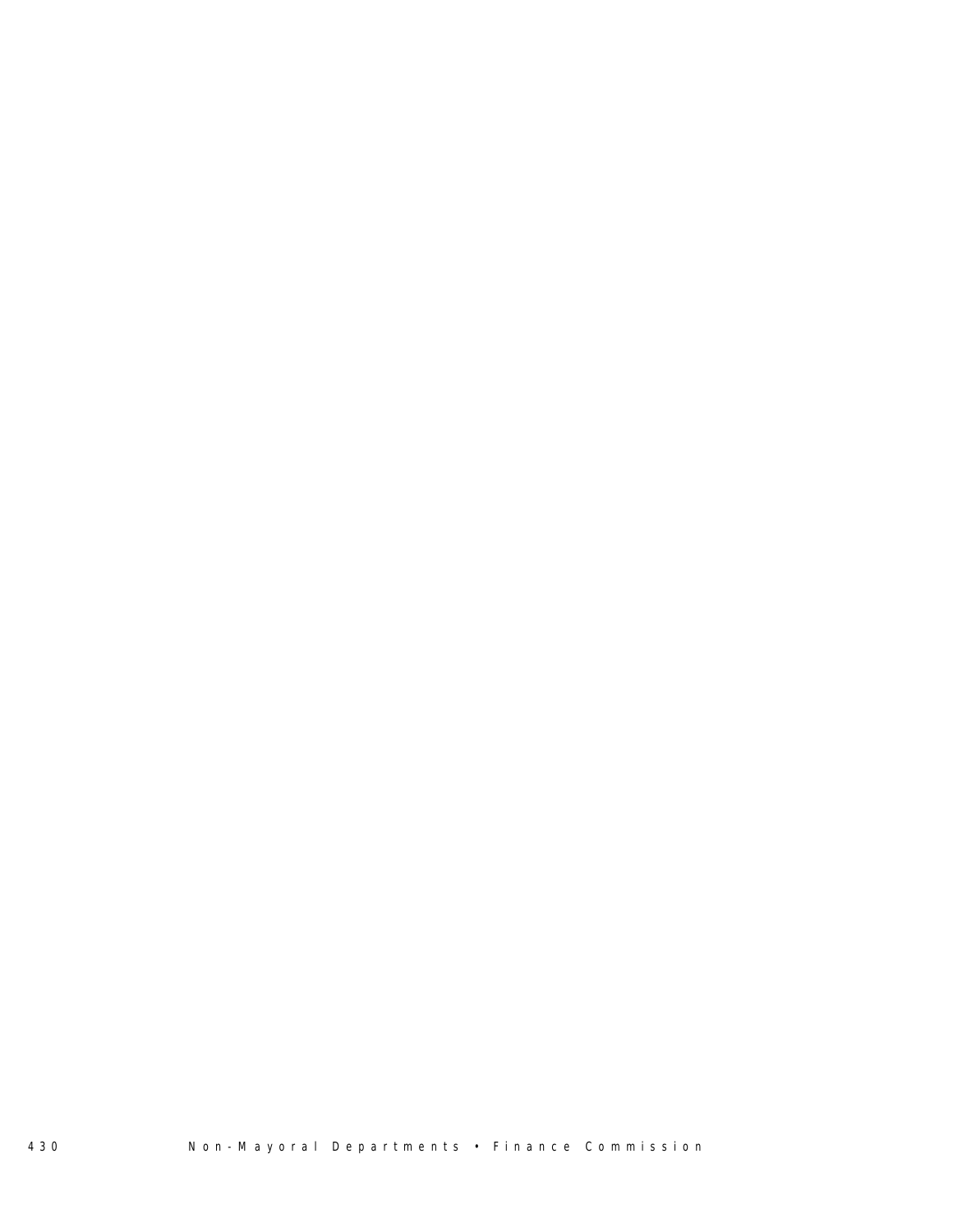## Licensing Board Operating Budget

### *Daniel F. Pokaski, Chair Appropriation: 252*

### *Department Mission*

The Board grants and regulates various types of alcohol and food licenses for restaurants, nightclubs, private clubs, package stores, hotels, inns, common victuallers (food only), bowling alleys, pool tables, lodging houses, dormitories (fraternities which are a category of dormitory licenses), and fortune tellers. The City of Boston Licensing Board consists of 3 Commissioners. The Commissioners are appointed by the Governor and serve a 6 year term. The Boston Police officers act as agents of the Board, they report violations of the alcoholic and other laws of the Commonwealth to the Board. The Board holds hearings on these violations and issues penalties.

#### *FY08 Performance Strategies*

- To process applications and issue alcoholic beverage licenses or other licenses.
- To renew all licenses on an annual basis and collect the appropriate licensing fees.
- To respond to neighborhood complaints and police violations by disciplining licensees as appropriate.

| <b>Operating Budget</b>            | Program Name       | Total Actual '05 | Total Actual '06 | Total Approp '07 | Total Budget '08  |  |
|------------------------------------|--------------------|------------------|------------------|------------------|-------------------|--|
|                                    | Licensing          | 583.798          | 508,098          | 596.952          | 581,601           |  |
|                                    | <b>Total</b>       | 583,798          | 508,098          | 596,952          | 581,601           |  |
| <b>Selected Service Indicators</b> |                    | Actual '05       | Actual '06       | Approp '07       | <b>Budget '08</b> |  |
|                                    | Personnel Services | 481,042          | 465,193          | 530,802          | 515,451           |  |
|                                    | Non Personnel      | 102.756          | 42.905           | 66,150           | 66,150            |  |
|                                    | <b>Total</b>       | 583,798          | 508,098          | 596,952          | 581,601           |  |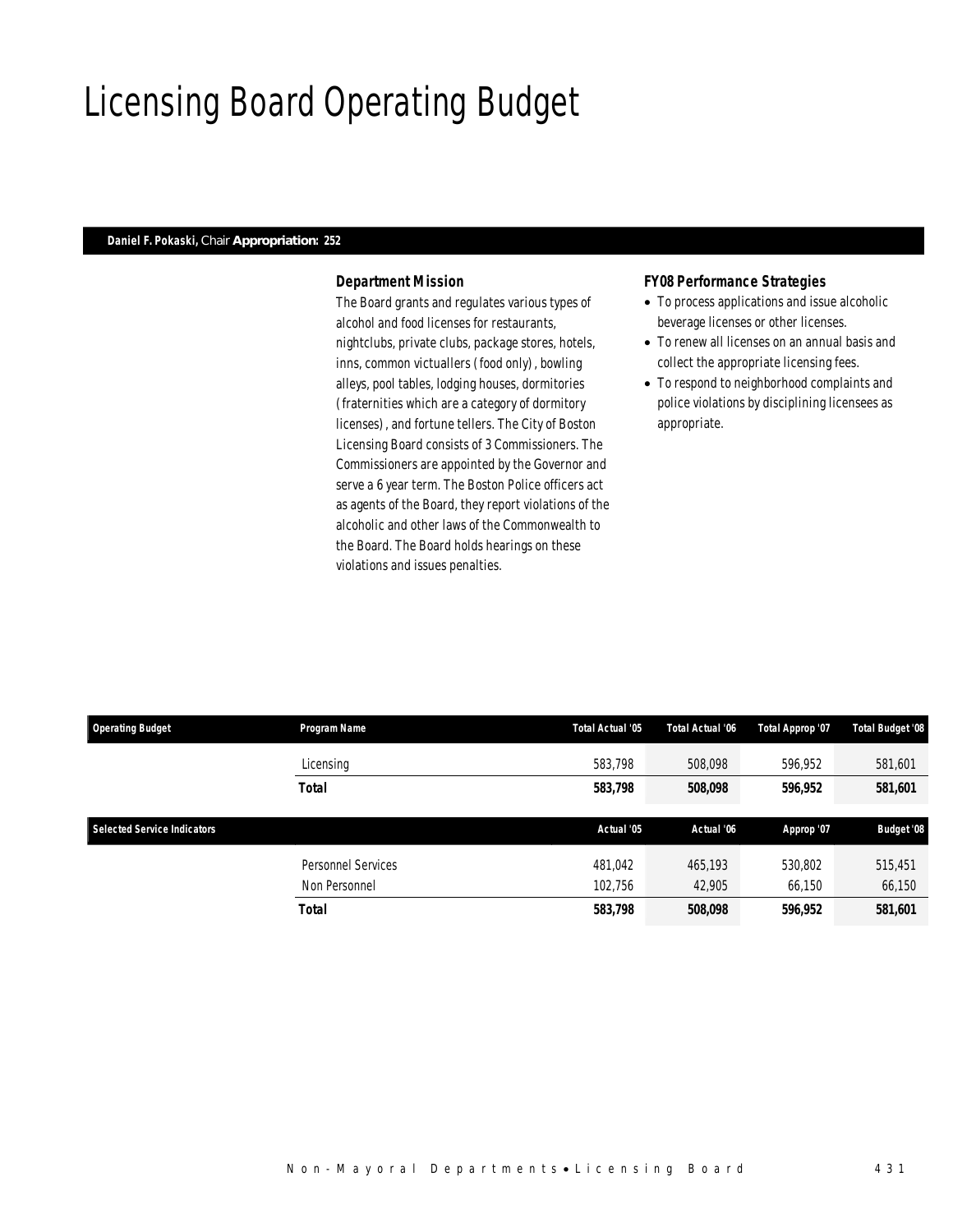# Licensing Board Operating Budget



#### *Authorizing Statutes*

- Enabling Legislation, St. 1906, c. 291, sec. 1.
- The Rules & Regulations of the Board also govern.
- MGL c. 138 sec. 12, 14, 15, 23, 34, 64 and 67.
- MGL c. 140 sec. 1-21, 22-32, 177, and 185I.

### *Description of Services*

The Board grants and regulates various types of alcohol and food licenses for restaurants, nightclubs, private clubs, package stores, hotels, inns, common victuallers (food only), bowling alleys, pool tables, lodging houses, dormitories or fraternities, and fortune tellers. The Board's jurisdiction is within the confines of the City of Boston for all of the aforementioned licenses. The Boston Police officers act as agents of the Board, they report violations of the alcoholic and other laws of the Commonwealth to the Board.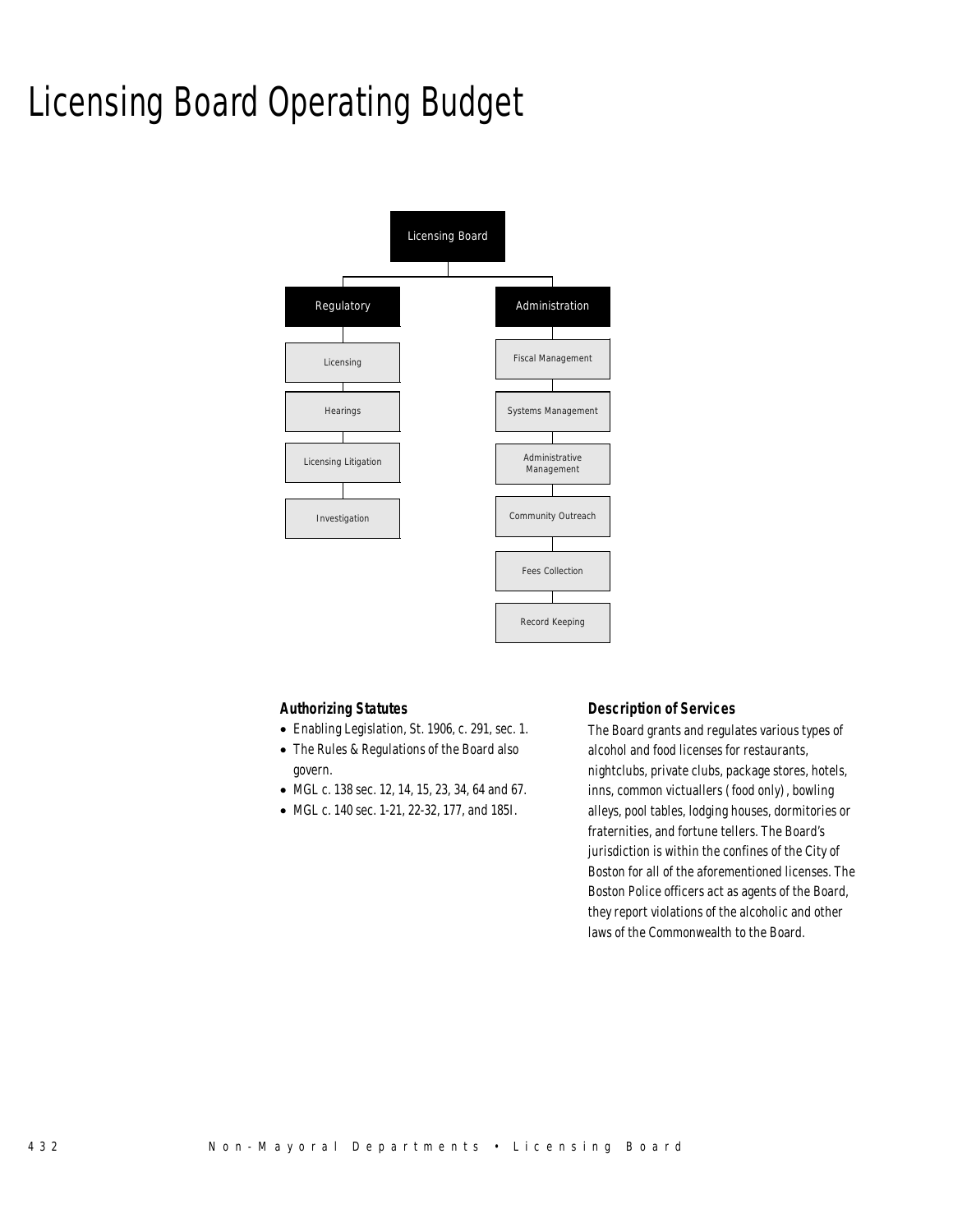## Department History

| <b>Personnel Services</b>       |                                                                                                                                                                                                                                                                                                                   | FY05 Expenditure                                                                                                               | FY06 Expenditure                                                                                                       | FY07 Appropriation                                                                                                                             | FY08 Adopted                                                                                                             | Inc/Dec 07 vs 08                                                                                                                                                 |
|---------------------------------|-------------------------------------------------------------------------------------------------------------------------------------------------------------------------------------------------------------------------------------------------------------------------------------------------------------------|--------------------------------------------------------------------------------------------------------------------------------|------------------------------------------------------------------------------------------------------------------------|------------------------------------------------------------------------------------------------------------------------------------------------|--------------------------------------------------------------------------------------------------------------------------|------------------------------------------------------------------------------------------------------------------------------------------------------------------|
|                                 | 51000 Permanent Employees<br>51100 Emergency Employees<br>51200 Overtime<br>51600 Unemployment Compensation<br>51700 Workers' Compensation<br><b>Total Personnel Services</b>                                                                                                                                     | 481,042<br>$\overline{0}$<br>$\mathbf{0}$<br>$\mathbf 0$<br>$\overline{0}$<br>481,042                                          | 465,193<br>$\mathbf{0}$<br>$\overline{0}$<br>0<br>$\Omega$<br>465,193                                                  | 530,802<br>0<br>$\boldsymbol{0}$<br>$\overline{0}$<br>$\Omega$<br>530,802                                                                      | 515,451<br>0<br>$\overline{0}$<br>$\overline{0}$<br>$\Omega$<br>515,451                                                  | $-15,351$<br>$\overline{0}$<br>$\mathbf{0}$<br>$\overline{0}$<br>$\Omega$<br>$-15,351$                                                                           |
| <b>Contractual Services</b>     |                                                                                                                                                                                                                                                                                                                   | FY05 Expenditure                                                                                                               | FY06 Expenditure                                                                                                       | FY07 Appropriation                                                                                                                             | FY08 Adopted                                                                                                             | Inc/Dec 07 vs 08                                                                                                                                                 |
|                                 | 52100 Communications<br>52200 Utilities<br>52300 Contracted Ed Services<br>52400 Snow Removal<br>52500 Garbage/Waste Removal<br>52600 Repairs Buildings & Structures<br>52700 Repairs & Service of Equipment<br>52800 Transportation of Persons<br>52900 Contracted Services<br><b>Total Contractual Services</b> | 7,892<br>$\theta$<br>$\overline{0}$<br>$\overline{0}$<br>$\mathbf{0}$<br>$\theta$<br>137<br>$\overline{0}$<br>77,248<br>85,277 | 7,439<br>0<br>$\overline{0}$<br>$\overline{0}$<br>$\theta$<br>$\mathbf{0}$<br>515<br>$\overline{0}$<br>6,336<br>14,290 | 7,800<br>$\overline{0}$<br>$\overline{0}$<br>$\overline{0}$<br>$\overline{0}$<br>$\overline{0}$<br>1,000<br>$\overline{0}$<br>36,750<br>45,550 | 7,800<br>$\mathbf 0$<br>$\overline{0}$<br>$\overline{0}$<br>0<br>$\overline{0}$<br>1,000<br>$\Omega$<br>36,750<br>45,550 | $\mathbf{0}$<br>$\mathbf 0$<br>$\overline{0}$<br>$\mathbf{0}$<br>$\mathbf 0$<br>$\mathbf{0}$<br>$\mathbf{0}$<br>$\overline{0}$<br>$\overline{0}$<br>$\mathbf{0}$ |
| <b>Supplies &amp; Materials</b> |                                                                                                                                                                                                                                                                                                                   | FY05 Expenditure                                                                                                               | FY06 Expenditure                                                                                                       | FY07 Appropriation                                                                                                                             | FY08 Adopted                                                                                                             | Inc/Dec 07 vs 08                                                                                                                                                 |
|                                 | 53000 Auto Energy Supplies<br>53200 Food Supplies<br>53400 Custodial Supplies<br>53500 Med, Dental, & Hosp Supply<br>53600 Office Supplies and Materials<br>53700 Clothing Allowance<br>53800 Educational Supplies & Mat<br>53900 Misc Supplies & Materials<br><b>Total Supplies &amp; Materials</b>              | $\mathbf 0$<br>$\theta$<br>$\mathbf{0}$<br>$\mathbf{0}$<br>8,328<br>$\theta$<br>$\overline{0}$<br>$\theta$<br>8,328            | 0<br>$\mathbf{0}$<br>$\overline{0}$<br>0<br>9,206<br>$\mathbf{0}$<br>$\overline{0}$<br>$\overline{0}$<br>9,206         | $\mathbf 0$<br>$\mathbf 0$<br>$\overline{0}$<br>$\overline{0}$<br>8,900<br>$\overline{0}$<br>$\overline{0}$<br>$\overline{0}$<br>8,900         | 0<br>$\mathbf 0$<br>$\overline{0}$<br>0<br>8,900<br>$\mathbf 0$<br>$\overline{0}$<br>$\overline{0}$<br>8,900             | $\mathbf{0}$<br>$\mathbf{0}$<br>$\mathbf{0}$<br>$\mathbf 0$<br>$\mathbf{0}$<br>$\overline{0}$<br>$\overline{0}$<br>$\mathbf{0}$<br>$\mathbf{0}$                  |
| <b>Current Chgs &amp; Oblig</b> |                                                                                                                                                                                                                                                                                                                   | FY05 Expenditure                                                                                                               | FY06 Expenditure                                                                                                       | FY07 Appropriation                                                                                                                             | FY08 Adopted                                                                                                             | Inc/Dec 07 vs 08                                                                                                                                                 |
|                                 | 54300 Workers' Comp Medical<br>54400 Legal Liabilities<br>54500 Aid To Veterans<br>54600 Current Charges H&I<br>54700 Indemnification<br>54900 Other Current Charges<br>Total Current Chgs & Oblig                                                                                                                | $\mathbf{0}$<br>$\mathbf{0}$<br>$\mathbf{0}$<br>$\mathbf{0}$<br>$\mathbf{0}$<br>5,418<br>5,418                                 | $\mathbf 0$<br>$\mathbf{0}$<br>$\overline{0}$<br>0<br>$\overline{0}$<br>7,835<br>7,835                                 | $\mathbf 0$<br>$\mathbf{0}$<br>$\overline{0}$<br>$\overline{0}$<br>$\overline{0}$<br>11,700<br>11,700                                          | $\mathbf 0$<br>$\overline{0}$<br>$\overline{0}$<br>0<br>$\overline{0}$<br>11,700<br>11,700                               | $\mathbf{0}$<br>$\overline{0}$<br>$\overline{0}$<br>$\mathbf 0$<br>$\overline{0}$<br>$\mathbf{0}$<br>$\mathbf{0}$                                                |
| Equipment                       |                                                                                                                                                                                                                                                                                                                   | FY05 Expenditure                                                                                                               | FY06 Expenditure                                                                                                       | FY07 Appropriation                                                                                                                             | FY08 Adopted                                                                                                             | Inc/Dec 07 vs 08                                                                                                                                                 |
|                                 | 55000 Automotive Equipment<br>55400 Lease/Purchase<br>55600 Office Furniture & Equipment<br>55900 Misc Equipment<br><b>Total Equipment</b>                                                                                                                                                                        | $\Omega$<br>$\boldsymbol{0}$<br>$\mathbf{0}$<br>3,733<br>3,733                                                                 | $\Omega$<br>$\mathbf 0$<br>$\theta$<br>11,574<br>11,574                                                                | $\Omega$<br>$\boldsymbol{0}$<br>$\overline{0}$<br>$\mathbf 0$<br>0                                                                             | $\Omega$<br>$\mathbf 0$<br>0<br>0<br>0                                                                                   | 0<br>$\mathbf{0}$<br>$\mathbf 0$<br>$\mathbf{0}$<br>0                                                                                                            |
| <b>Other</b>                    |                                                                                                                                                                                                                                                                                                                   | FY05 Expenditure                                                                                                               | FY06 Expenditure                                                                                                       | FY07 Appropriation                                                                                                                             | FY08 Adopted                                                                                                             | Inc/Dec 07 vs 08                                                                                                                                                 |
|                                 | 56200 Special Appropriation<br>57200 Structures & Improvements<br>58000 Land & Non-Structure<br><b>Total Other</b>                                                                                                                                                                                                | $\mathbf 0$<br>$\mathbf{0}$<br>$\theta$<br>$\mathbf{0}$                                                                        | $\boldsymbol{0}$<br>$\mathbf 0$<br>0<br>0                                                                              | 0<br>0<br>0<br>0                                                                                                                               | $\boldsymbol{0}$<br>0<br>0<br>0                                                                                          | 0<br>0<br>0<br>$\mathbf{0}$                                                                                                                                      |
|                                 | <b>Grand Total</b>                                                                                                                                                                                                                                                                                                | 583,798                                                                                                                        | 508,098                                                                                                                | 596,952                                                                                                                                        | 581,601                                                                                                                  | $-15,351$                                                                                                                                                        |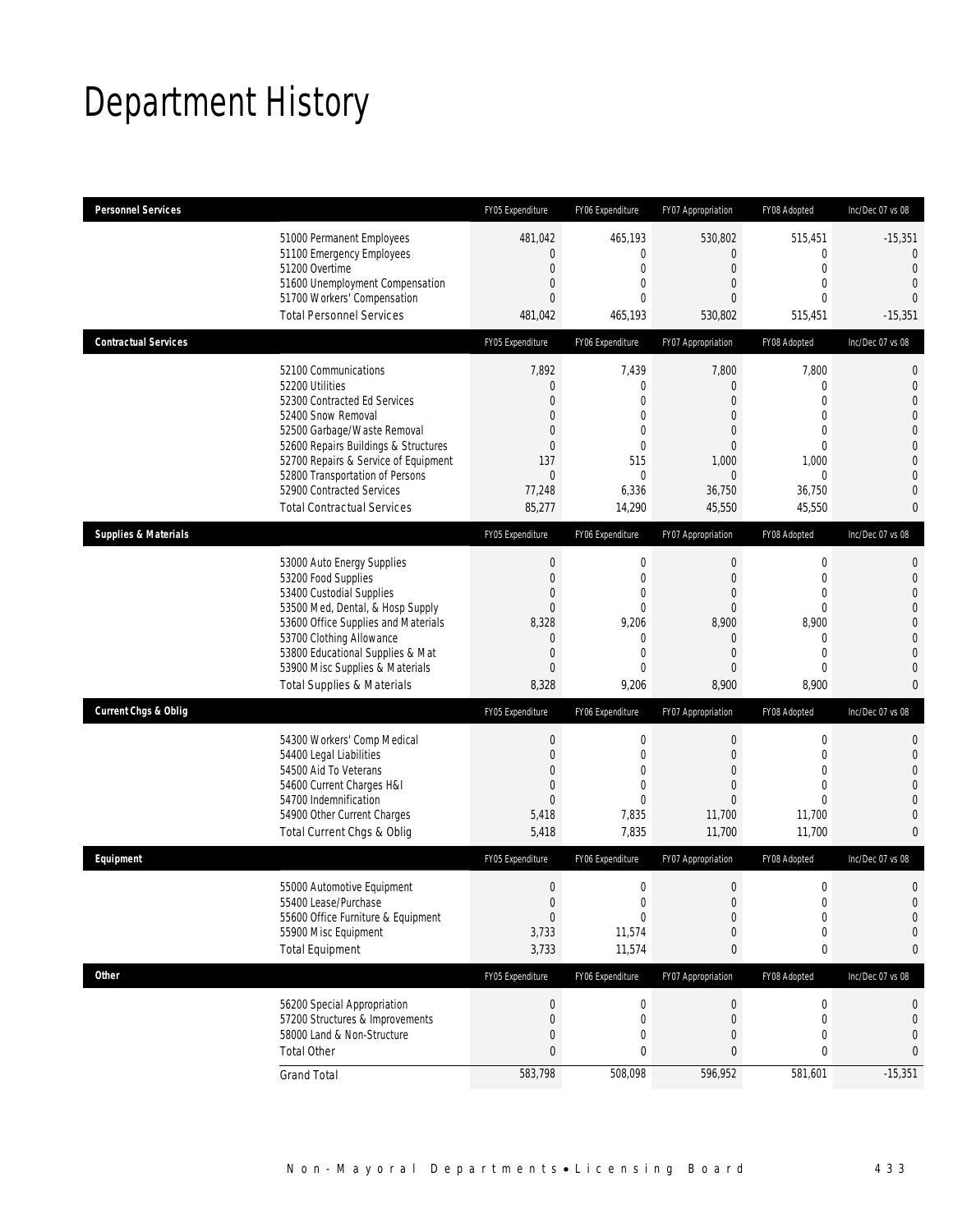# Department Personnel

| Title                | Union<br>Code | Grade     | Position | FY08 Salary | Title                            | Union<br>Code   | Grade     | Position | FY08 Salary    |
|----------------------|---------------|-----------|----------|-------------|----------------------------------|-----------------|-----------|----------|----------------|
| Commissioner (Lbd)BM | <b>CDH</b>    | <b>NG</b> | 1.00     | 60,330      | Chairperson Of Lbd               | CDH             | <b>NG</b> | 1.00     | 62,341         |
| Commissioner (Lbd)BM | EXO           | <b>NG</b> | 1.00     | 60,330      | Adm Asst.                        | SU <sub>4</sub> | 15        | 3.00     | 149,060        |
| Exec.Secretary       | <b>EXM</b>    | <b>NG</b> | 1.00     | 60,330      | <b>Head Administrative Clerk</b> | SU <sub>4</sub> | 14        | 2.00     | 85,559         |
|                      |               |           |          |             | Sr Budget Analyst (BosLicBd)     | SE <sub>1</sub> | 06        | 1.00     | 44,598         |
|                      |               |           |          |             | <b>Total</b>                     |                 |           | 10       | 522,548        |
|                      |               |           |          |             | <b>Adjustments</b>               |                 |           |          |                |
|                      |               |           |          |             | Differential Payments            |                 |           |          | $\overline{0}$ |
|                      |               |           |          |             | Other                            |                 |           |          | 2,904          |
|                      |               |           |          |             | Chargebacks                      |                 |           |          | $\Omega$       |
|                      |               |           |          |             | Salary Savings                   |                 |           |          | $-10,000$      |
|                      |               |           |          |             | <b>FY08 Total Request</b>        |                 |           |          | 515,452        |